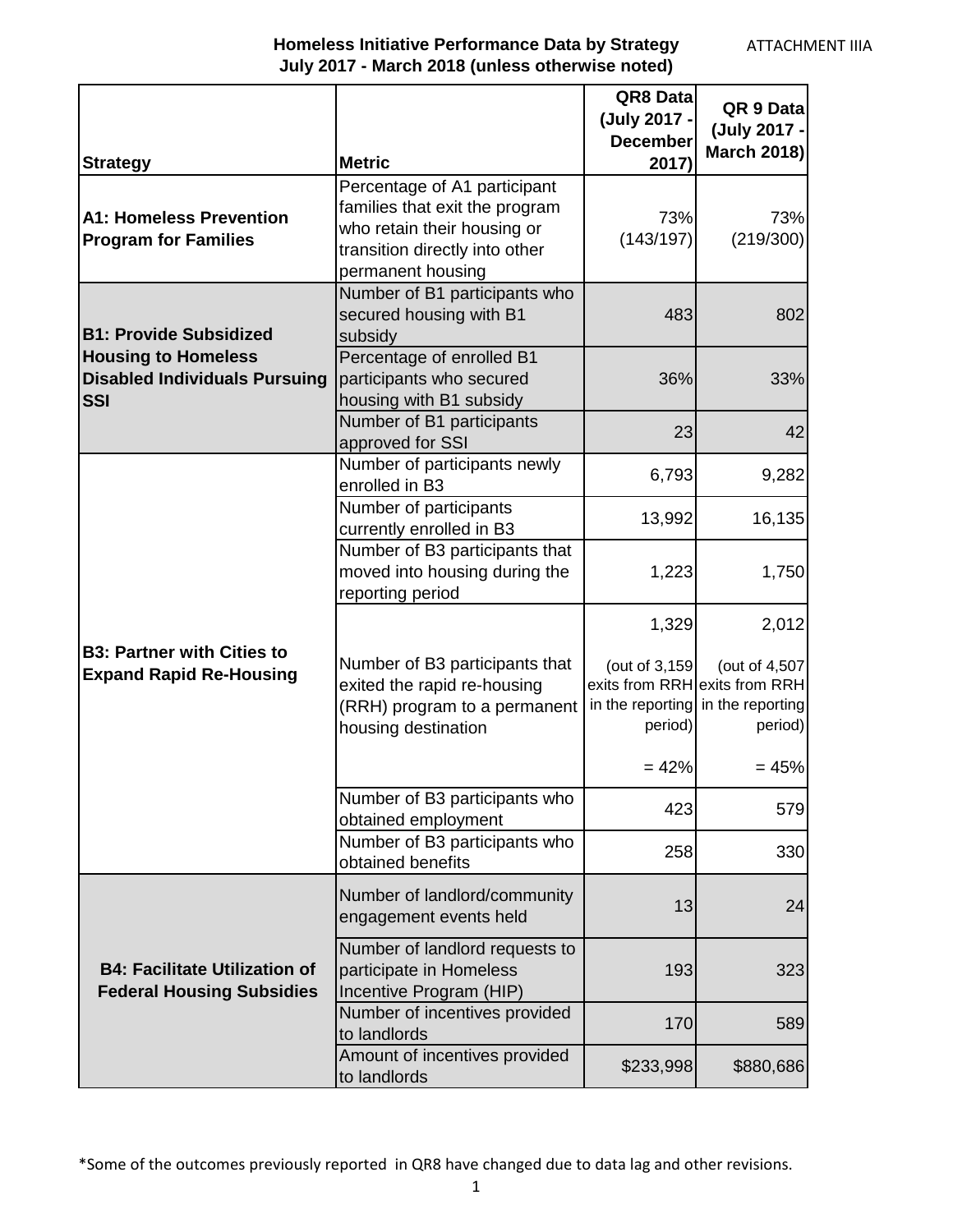| Homeless Initiative Performance Data by Strategy |
|--------------------------------------------------|
| July 2017 - March 2018 (unless otherwise noted)  |

| <b>Strategy</b>                                                            | <b>Metric</b>                                                                                                                                                                                                                                                                                      | QR8 Data<br>(July 2017 -<br><b>December</b><br>2017)                                                         | QR 9 Data<br>(July 2017 -<br><b>March 2018)</b>                                                                      |
|----------------------------------------------------------------------------|----------------------------------------------------------------------------------------------------------------------------------------------------------------------------------------------------------------------------------------------------------------------------------------------------|--------------------------------------------------------------------------------------------------------------|----------------------------------------------------------------------------------------------------------------------|
|                                                                            | Number of units leased with<br>HIP incentives (by bedroom<br>size)                                                                                                                                                                                                                                 | <b>Total: 157</b><br><b>Bedroom</b><br>sizes:<br>$0=20; 1=60;$<br>$2 = 53$ ; $3 = 19$ ;<br>$4 = 4$ and $5 =$ | <b>Total: 403</b><br><b>Bedroom</b><br>sizes: SRO=<br>$2; 0 = 51; 1 =$<br>$186; 2 = 120;$<br>$3=30; 4=8;$<br>$5 = 6$ |
| <b>B4: Facilitate Utilization of</b>                                       | Number of security deposits<br>paid                                                                                                                                                                                                                                                                | 138                                                                                                          | 198                                                                                                                  |
| <b>Federal Housing Subsidies</b>                                           | Amount of security deposits<br>paid                                                                                                                                                                                                                                                                | \$222,030                                                                                                    | \$442,224                                                                                                            |
|                                                                            | Number of utility<br>deposits/connection fees paid                                                                                                                                                                                                                                                 | 8                                                                                                            | 12                                                                                                                   |
|                                                                            | Amount of utility<br>deposits/connection fees paid                                                                                                                                                                                                                                                 | \$1,101                                                                                                      | \$2,068                                                                                                              |
|                                                                            | Number of rental application<br>and credit check fees paid                                                                                                                                                                                                                                         | 19                                                                                                           | 32                                                                                                                   |
| <b>B6: Family Reunification</b><br><b>Housing Subsidy</b>                  | Number of B6 participant<br>families placed in housing                                                                                                                                                                                                                                             | 46<br>(Data for<br>$1/1/17 -$<br>12/15/170                                                                   | 55<br>(Data for<br>$1/1/17 -$<br>3/31/17                                                                             |
|                                                                            | Number of individuals who<br>have been served with B7-<br>funded interim/bridge housing.                                                                                                                                                                                                           | 811                                                                                                          | 1437                                                                                                                 |
| <b>B7: Interim/Bridge Housing for</b><br><b>Those Exiting Institutions</b> | Breakdown of the institution<br>from which individuals who<br>were served in interim/bridge<br>housing were discharged<br>(Sum of categories does not<br>equal total number because<br>some individuals have multiple<br>enrollments and/or came from<br>different places prior to<br>enrollment.) | Hospitals-<br>155<br>Jail/Prison/<br>Juvenile<br><b>Detention</b><br>Center $-378$<br>Other $-281$           | Hospitals -<br>243<br>Jail/Prison/<br>Juvenile<br><b>Detention</b><br>Center - 758<br>Other - 441                    |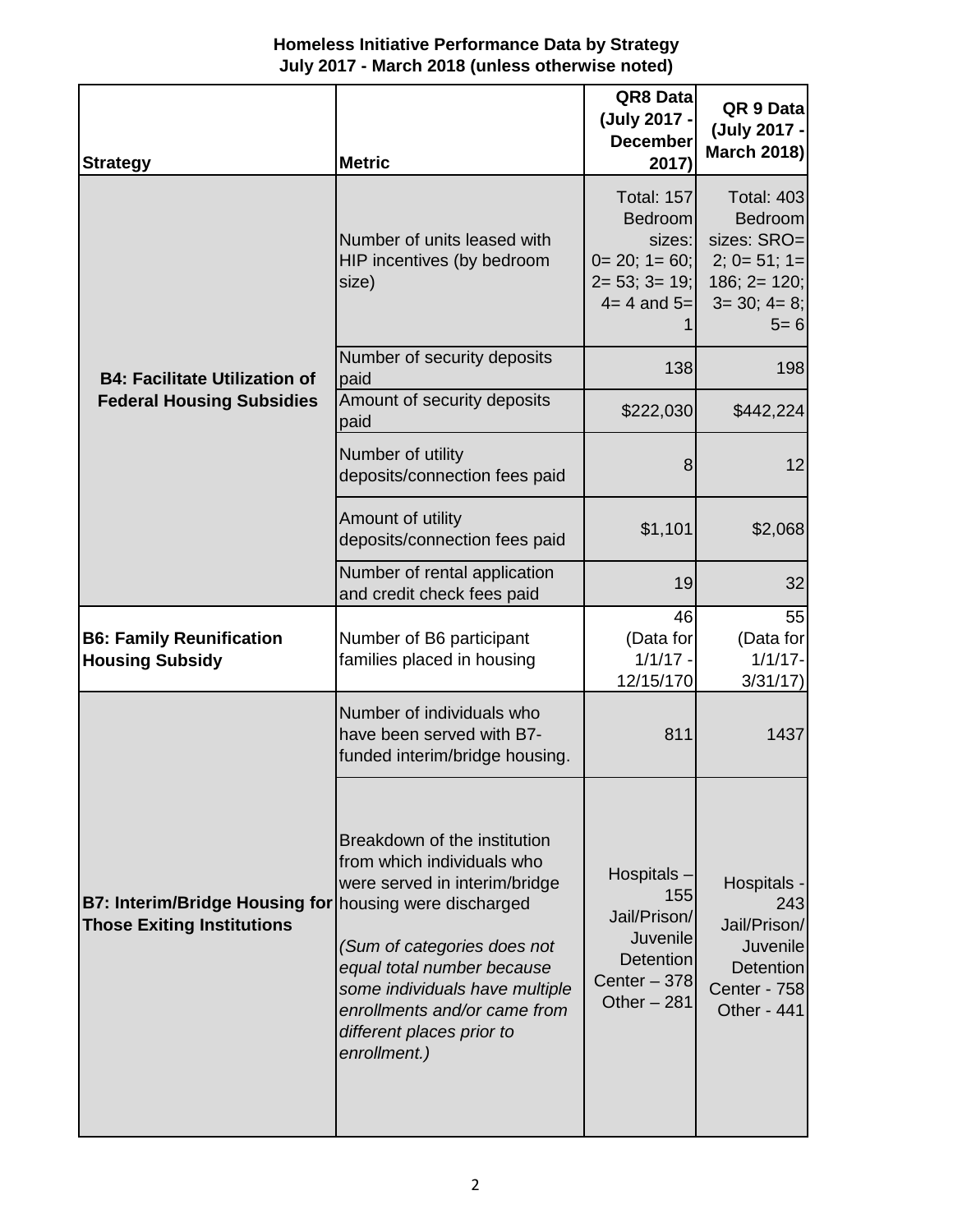| <b>Strategy</b>                                                                                                                                                          | <b>Metric</b>                                                                                               | QR8 Data<br>(July 2017 -<br><b>December</b><br>2017) | QR 9 Data<br>(July 2017 -<br><b>March 2018)</b> |
|--------------------------------------------------------------------------------------------------------------------------------------------------------------------------|-------------------------------------------------------------------------------------------------------------|------------------------------------------------------|-------------------------------------------------|
| <b>B7: Interim/Bridge Housing for</b><br><b>Those Exiting Institutions</b>                                                                                               | Number of B7 participants who<br>exit to a permanent housing<br>destination                                 | 81                                                   | 197                                             |
| <b>C1: Enhance the CalWORKs</b><br><b>Subsidized Employment</b>                                                                                                          | Number of C1 participants who<br>are engaged in subsidized<br>employment                                    | 146                                                  | 210                                             |
| <b>Program for Homeless</b><br><b>Families</b>                                                                                                                           | Number of C1 participants who<br>are placed in unsubsidized<br>employment                                   | 2                                                    | 26                                              |
|                                                                                                                                                                          | Number of C2/C7 participants<br>enrolled in Transitional<br><b>Employment (Newly Placed)</b>                | 142                                                  | 332                                             |
| <b>C2/C7: Increase Employment</b><br>for Homeless Adults by<br><b>Supporting Social Enterprise</b>                                                                       | Number of C2/C7 participants<br>placed in unsubsidized<br>employment (Newly Placed)                         | 27                                                   | 35                                              |
|                                                                                                                                                                          | Number of DPSS GR<br>Participants served by C2/C7<br>(Newly Enrolled)                                       | 57                                                   | 95                                              |
| <b>C3: Expand Targeted</b><br><b>Recruitment and Hiring</b><br><b>Process to Homeless/Recently</b><br><b>Homeless People to Increase</b><br><b>Access to County Jobs</b> | Number of individuals at risk of<br>or experiencing homelessness<br>who were hired into county<br>positions | 16                                                   | 21                                              |
|                                                                                                                                                                          | Number of individuals newly<br>enrolled in C4 program                                                       | 4,062                                                | 5,264                                           |
|                                                                                                                                                                          | Number of individuals currently<br>enrolled in C4 program                                                   | 4,767                                                | 5,889                                           |
| <b>C4: Establish a Countywide</b><br><b>SSI Advocacy Program for</b><br><b>People Experiencing</b><br>Homelessness or at Risk of<br><b>Homelessness</b>                  | Number of C4 participants<br>approved for SSI benefits                                                      | 23                                                   | 54                                              |
|                                                                                                                                                                          | Number of C4 participants who<br>are linked to and have access<br>to mental health services                 | 998                                                  | 1,035                                           |
|                                                                                                                                                                          | Number of C4 participants who<br>are linked to and have access<br>to health services                        | 1,156                                                | 1,184                                           |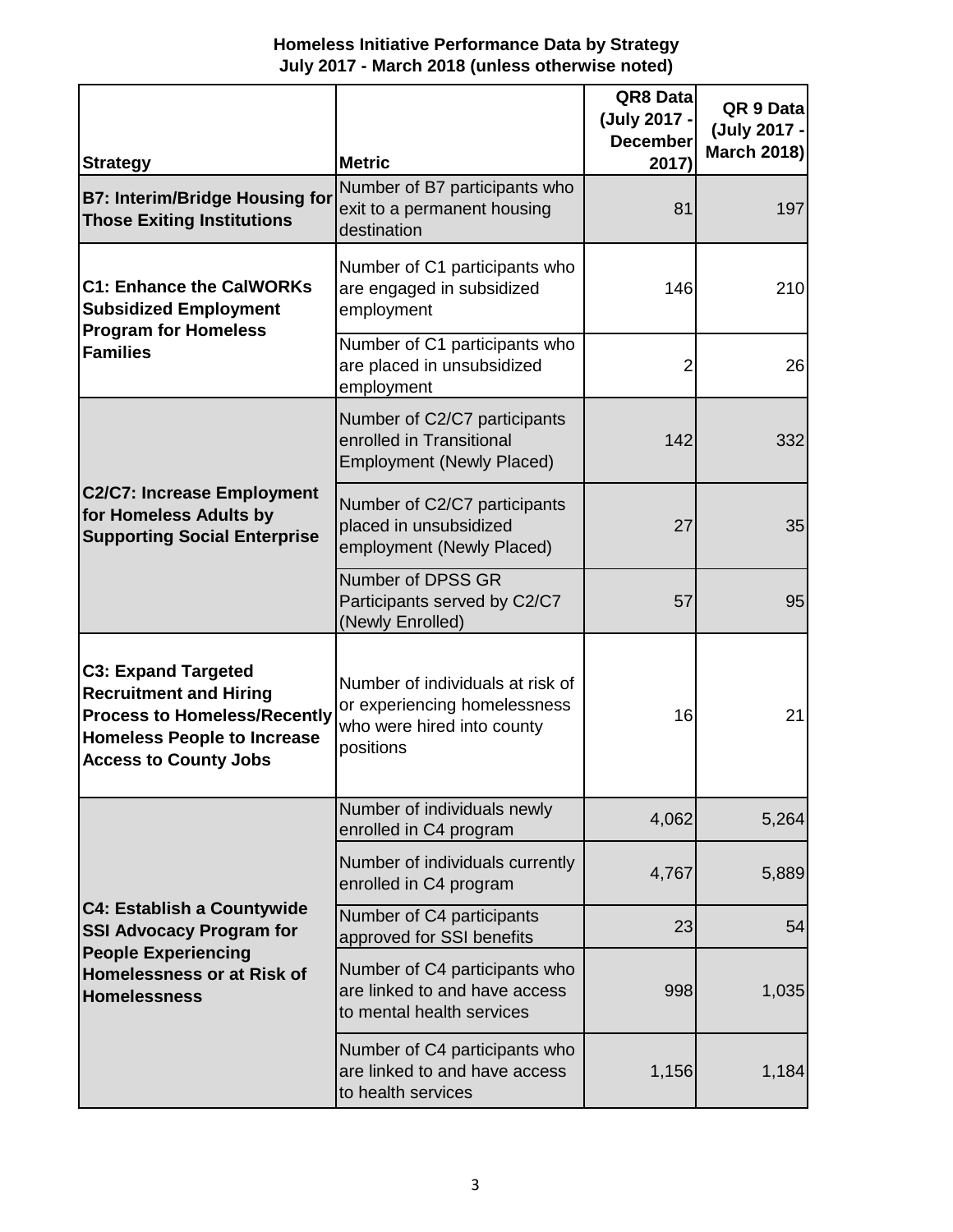| <b>Homeless Initiative Performance Data by Strategy</b> |  |
|---------------------------------------------------------|--|
| July 2017 - March 2018 (unless otherwise noted)         |  |

| <b>Strategy</b>                                                        | <b>Metric</b>                                                                               | QR8 Data<br>(July 2017 -<br><b>December</b><br>2017) | QR 9 Data<br>(July 2017 -<br><b>March 2018)</b> |
|------------------------------------------------------------------------|---------------------------------------------------------------------------------------------|------------------------------------------------------|-------------------------------------------------|
|                                                                        | Number of individuals newly<br>enrolled in C5 program                                       | 188                                                  | 297                                             |
|                                                                        | Number of individuals currently<br>enrolled in C5 program                                   | 215                                                  | 312                                             |
| <b>C5: Establish a Countywide</b><br><b>Veterans Benefits Advocacy</b> | Number of C5 participants<br>approved for Veterans benefits                                 | 1                                                    | 8                                               |
| <b>Program for Vets</b><br><b>Experiencing Homelessness</b>            | Number of C5 participants<br>approved for SSI benefits                                      | 1                                                    | $\overline{2}$                                  |
| or at Risk of Homelessness                                             | Number of C5 participants who<br>are linked to and have access<br>to mental health services | 51                                                   | 59                                              |
|                                                                        | Number of C5 participants who<br>are linked to and have access<br>to health services        | 53                                                   | 61                                              |
|                                                                        | Number of individuals newly<br>enrolled in C6 program                                       | 11                                                   | 142                                             |
|                                                                        | Number of individuals currently<br>enrolled in C6 program                                   | 13                                                   | 151                                             |
| C6: Targeted SSI Advocacy for approved for SSI benefits                | Number of C6 participants                                                                   | $\mathbf 1$                                          | 4                                               |
| <b>Inmates</b>                                                         | Number of C6 participants who<br>are linked to and have access<br>to mental health services | 3                                                    | 16                                              |
|                                                                        | Number of C6 participants who<br>are linked to and have access<br>to health services        | 3                                                    | 16                                              |
| D2: Expansion of Jail in Reach                                         | Number of inmates who<br>received D2 jail in-reach<br>services                              | 2,556                                                | 2,987                                           |
|                                                                        | Number of D2 participant<br>inmates who were assessed<br>with the VI-SPDAT                  | 2,196                                                | 2,263                                           |
|                                                                        | Number of D2 participant<br>inmates placed in bridge<br>housing upon release                | 139<br>12/31/17                                      | 472<br>(from 9/14/17 (from 9/14/17<br>3/31/17   |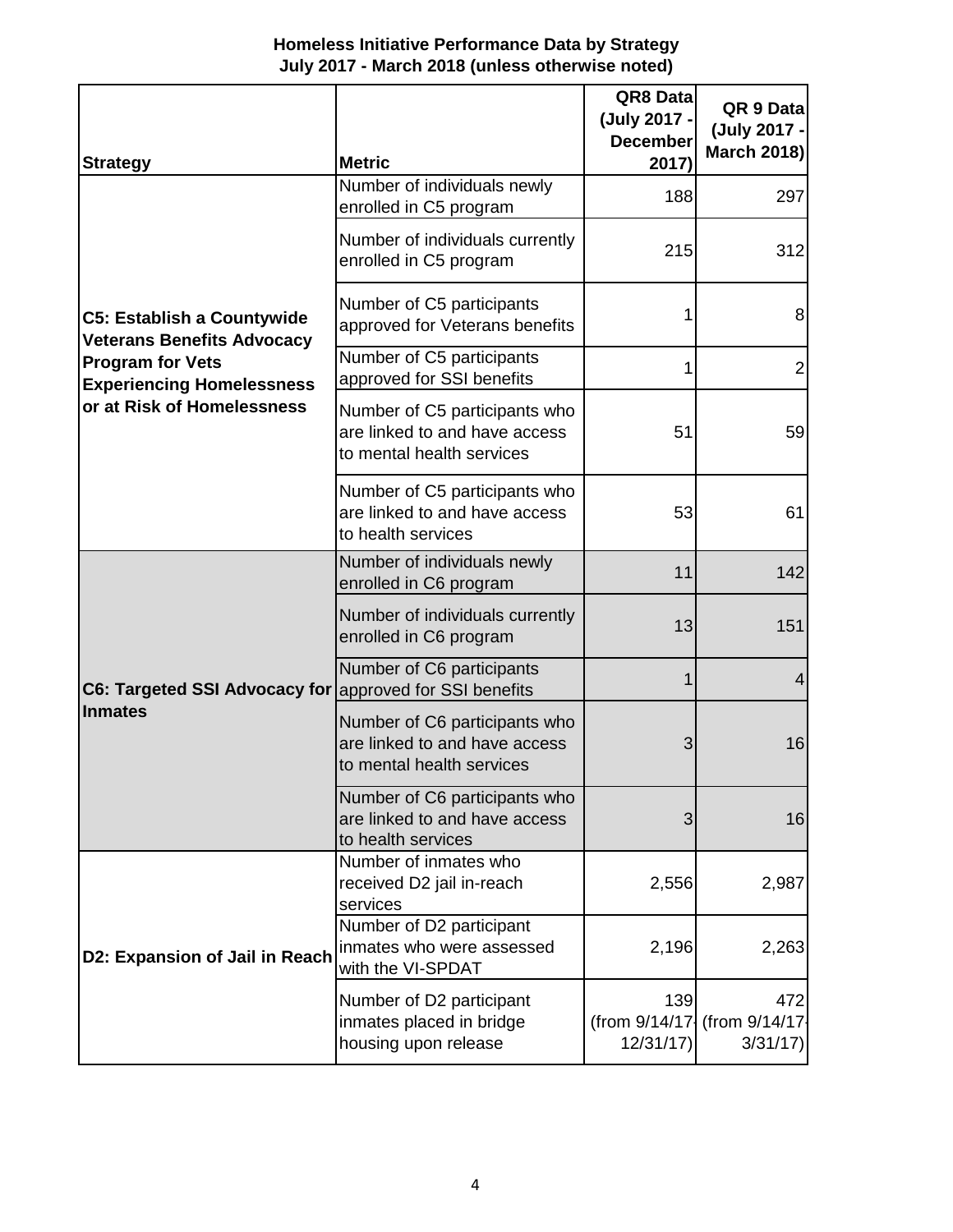| Homeless Initiative Performance Data by Strategy |
|--------------------------------------------------|
| July 2017 - March 2018 (unless otherwise noted)  |

| <b>Strategy</b>                                                                                                 | <b>Metric</b>                                                                                                                                     | QR8 Data<br>(July 2017 -<br><b>December</b><br>2017) | QR 9 Data<br>(July 2017 -<br><b>March 2018)</b> |
|-----------------------------------------------------------------------------------------------------------------|---------------------------------------------------------------------------------------------------------------------------------------------------|------------------------------------------------------|-------------------------------------------------|
|                                                                                                                 | Number of D2 participant<br>inmates transported to housing<br>upon release (from 9/14/17-<br>12/31/17                                             | 81                                                   | 432                                             |
|                                                                                                                 | Number of D2 participant<br>inmates referred to SSI<br>advocacy program (CBEST)                                                                   | 33                                                   | 12                                              |
| D2: Expansion of Jail in Reach                                                                                  | Number of D2 participant<br>inmates placed in permanent<br>supportive housing by the<br>Housing for Health program<br>within 12 months of release | 22                                                   | 68                                              |
|                                                                                                                 | Number of D2 participant<br>inmates referred to Community<br>Transition Unit (CTU) for GR<br>assistance at DPSS                                   | 202                                                  | 205                                             |
|                                                                                                                 | Number of D2 participant<br>inmates referred to CTU for<br>Medi-Cal application assistance                                                        | 143                                                  | 148                                             |
|                                                                                                                 | Number of D2 participant<br>inmates referred to CTU for<br>driver's license or birth<br>certificate                                               | 27                                                   | 41                                              |
| <b>D7: Provide Services and</b><br><b>Rental Subsidies for</b><br><b>Permanent Supportive</b><br><b>Housing</b> | Number of D7 participants<br>linked to Intensive Case<br><b>Management Services</b>                                                               | 1,280                                                | 2195                                            |
|                                                                                                                 | Number of D7 participants<br>receiving federal rental<br>subsidies                                                                                | 637                                                  | 1108                                            |
|                                                                                                                 | Number of D7 participants<br>receiving local rental subsidies                                                                                     | 354                                                  | 808                                             |
|                                                                                                                 | Number of D7 participants<br>placed in housing                                                                                                    | 248                                                  | 476                                             |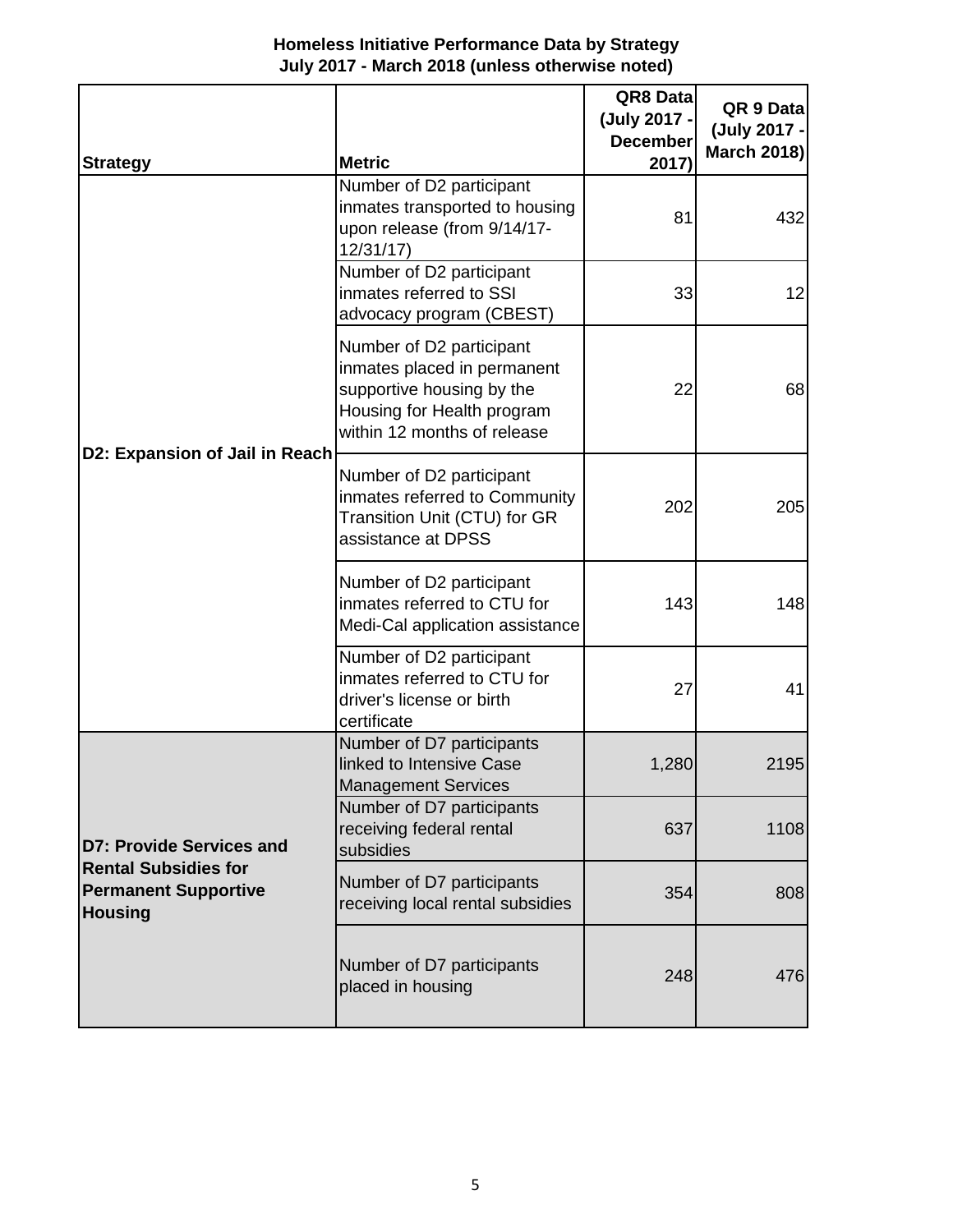| <b>Strategy</b>                                                                                                                | <b>Metric</b>                                                                                                                                                                          | QR8 Datal<br>(July 2017 -<br><b>December</b><br>2017)                                                                                                                  | QR 9 Data<br>(July 2017 -<br><b>March 2018)</b>                                                                                                                                                                                                                                                                                                 |
|--------------------------------------------------------------------------------------------------------------------------------|----------------------------------------------------------------------------------------------------------------------------------------------------------------------------------------|------------------------------------------------------------------------------------------------------------------------------------------------------------------------|-------------------------------------------------------------------------------------------------------------------------------------------------------------------------------------------------------------------------------------------------------------------------------------------------------------------------------------------------|
| <b>E2: Drug Medi-Cal Organized</b><br><b>Delivery System for</b><br><b>Substance Use Disorder</b><br><b>Treatment Services</b> | Percentage of homeless<br>individuals with a positive<br>Substance Use Disorder (SUD)<br>assessment who were referred<br>to and initiated treatment at the<br>designated level of care | 23%<br>(5,301/<br>23,068)                                                                                                                                              | Data pending<br>due to<br>system<br>migration.                                                                                                                                                                                                                                                                                                  |
|                                                                                                                                | Number of LASD deputies and<br>sergeants trained<br>(from 10/2016-12/2017)                                                                                                             | 947                                                                                                                                                                    | 1,152                                                                                                                                                                                                                                                                                                                                           |
| <b>E4: First Responders Training</b>                                                                                           | Number of non-law<br>enforcement first responders<br>trained                                                                                                                           | (from 6/2017- 254<br>12/2017)<br>Greater Los Control<br>County Vector Angeles<br>Recreation and and Control,<br>Department of Supervisorial<br>Animal Care District 3, | (from 6/2017-<br>3/2018<br>(LACFD,<br>251 Greater Los<br>Angeles<br>(LACFD, County Vector<br>Angeles District, Los<br>Control County<br>District, Los Department of<br>Angeles Parks and<br>County Recreation and<br>Department of Department of<br>Parks and Animal Care<br>and Control) United Way,<br>and<br>Department of<br>Mental Health) |
| E6: Countywide Outreach                                                                                                        | Number of individuals initiated<br>contact                                                                                                                                             | 7,516                                                                                                                                                                  | 13,818                                                                                                                                                                                                                                                                                                                                          |
| <b>System</b> (See note on next page)                                                                                          | Number of individuals engaged                                                                                                                                                          | 4,038                                                                                                                                                                  | 7,204                                                                                                                                                                                                                                                                                                                                           |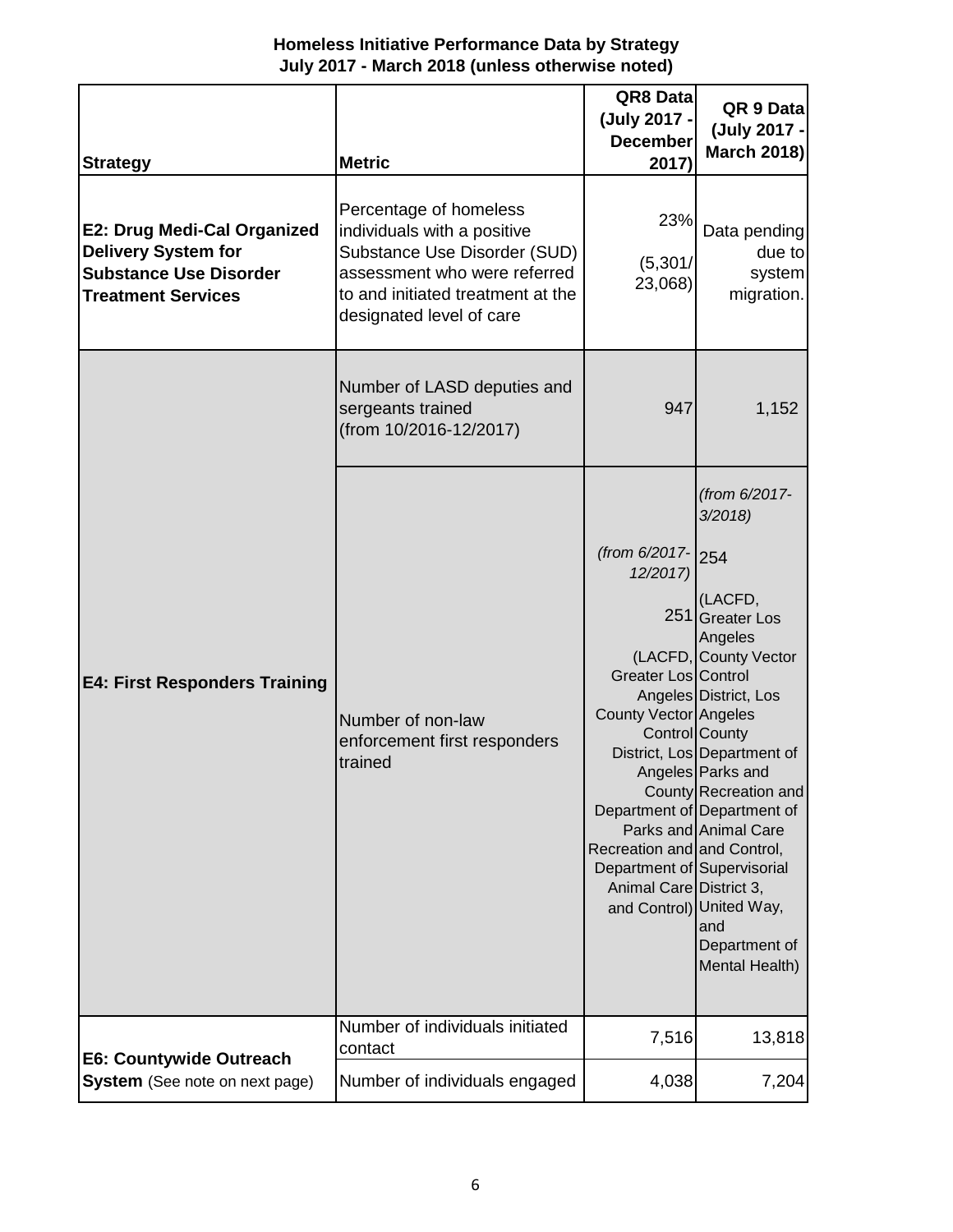#### **Homeless Initiative Performance Data by Strategy July 2017 - March 2018 (unless otherwise noted)**

| <b>Strategy</b>                                                                                                                                                     | <b>Metric</b>                                                                                                 | QR8 Datal<br>(July 2017 -<br><b>December</b><br>2017) | QR 9 Data<br>(July 2017 -<br><b>March 2018)</b> |
|---------------------------------------------------------------------------------------------------------------------------------------------------------------------|---------------------------------------------------------------------------------------------------------------|-------------------------------------------------------|-------------------------------------------------|
| E6: Countywide Outreach<br><b>System</b>                                                                                                                            | Number of individuals who<br>received services or<br>successfully attained referrals                          | 2,738                                                 | 4,663                                           |
| (Data is for Coordinated Entry<br>System (CES) Outreach Teams,<br><b>Department of Health Services</b><br>Multidisciplinary Teams (DHS<br>MDTs), and LAHSA Homeless | Number of individuals who<br>were placed in crisis or bridge<br>housing                                       | 441                                                   | 632                                             |
| Engagement Teams (HET). Data for<br>the QR8 reporting period was de-<br>duplicated within each category, but<br>there may have been duplication                     | Number of individuals who<br>were linked to a permanent<br>housing resource                                   | 359                                                   | 267                                             |
| across categories. Data for the QR9<br>reporting period is fully de-<br>duplicated.)                                                                                | Number of individuals who<br>were placed in permanent<br>housing                                              | 98                                                    | 136                                             |
|                                                                                                                                                                     | Number of households<br>screened through CES                                                                  | 13,976                                                | 21,277                                          |
| E7: Strengthen the<br><b>Coordinated Entry System</b><br>(CES)<br>(All data for this strategy is for the<br>CES as a whole.)                                        | Average length of time in days<br>from assessment to permanent<br>supportive housing match                    | 165                                                   | 184                                             |
|                                                                                                                                                                     | Average length of time in days<br>from housing match to actual<br>housing move-in                             |                                                       | $17$ N/A                                        |
|                                                                                                                                                                     | Average length of stay in days<br>in crisis/bridge housing for<br>those who exited in the<br>reporting period | 86                                                    | 72                                              |
|                                                                                                                                                                     | Average acuity score of<br>persons or households who<br>have obtained permanent<br>housing                    | 7.12                                                  | 7.15                                            |
|                                                                                                                                                                     | Number of persons/households<br>who have increased their<br>income                                            | 2300                                                  | 5151                                            |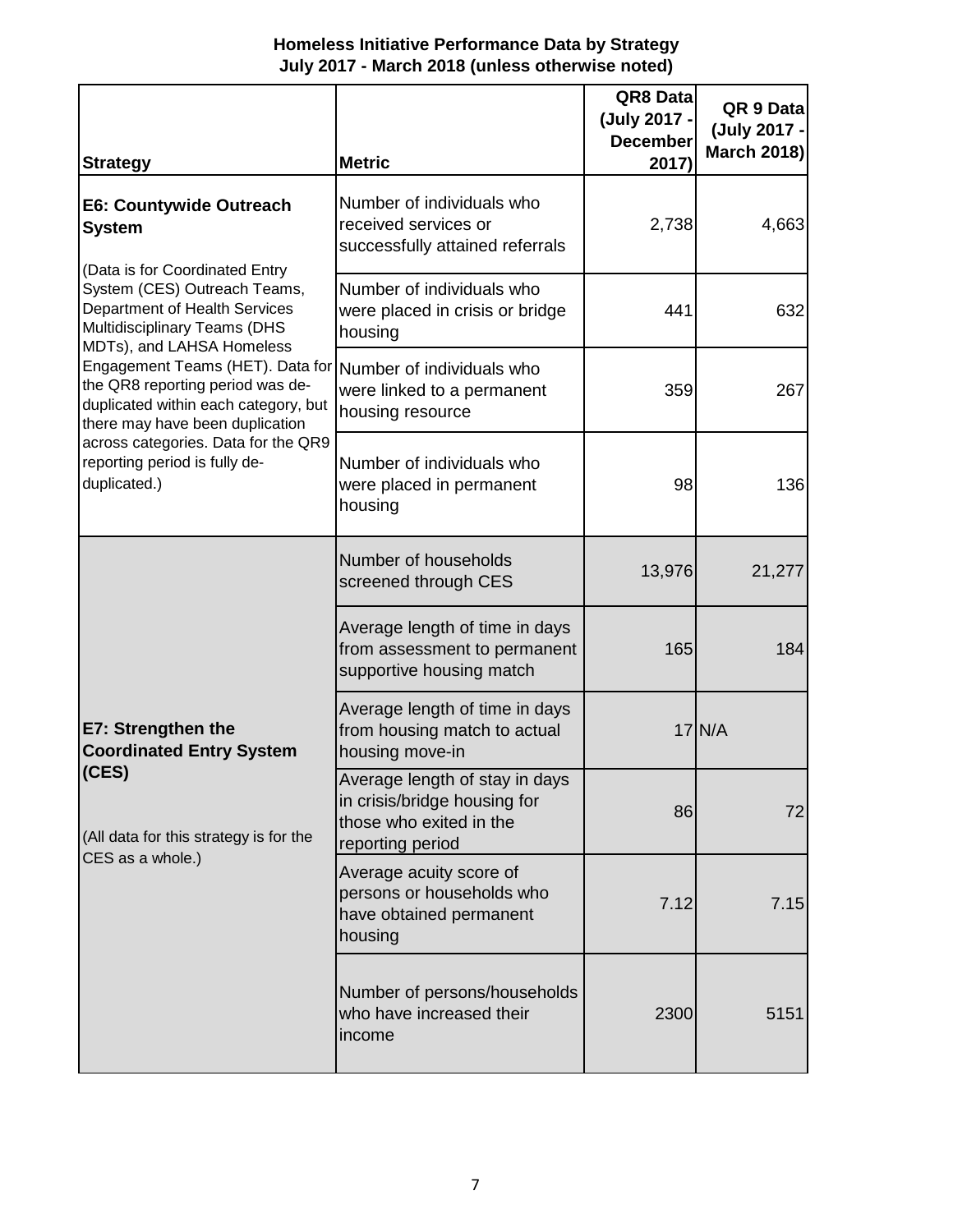| <b>Homeless Initiative Performance Data by Strategy</b> |  |
|---------------------------------------------------------|--|
| July 2017 - March 2018 (unless otherwise noted)         |  |

| <b>Strategy</b>                                                                                                 | <b>IMetric</b>                                                                                                                 | QR8 Data<br>(July 2017 -<br><b>December</b><br>2017) | QR 9 Data<br>(July 2017 -<br><b>March 2018)</b> |
|-----------------------------------------------------------------------------------------------------------------|--------------------------------------------------------------------------------------------------------------------------------|------------------------------------------------------|-------------------------------------------------|
| <b>E8: Enhance the Emergency</b><br><b>Shelter System</b> (Data includes<br>all participants served in programs | Number of participants who<br>entered crisis, bridge, or interim<br>housing during the reporting<br>period                     | 7,297                                                | 10,330                                          |
| funded in whole or in part by<br>Measure H.)                                                                    | Number of participants who<br>exited crisis, bridge, or interim<br>housing to permanent housing<br>during the reporting period | 1,064                                                | 1,703                                           |
| <b>E10: Regional Coordination of</b><br><b>LA County Housing</b><br><b>Authorities</b>                          | Average number of PHAs that<br>participate in quarterly<br>meetings                                                            |                                                      |                                                 |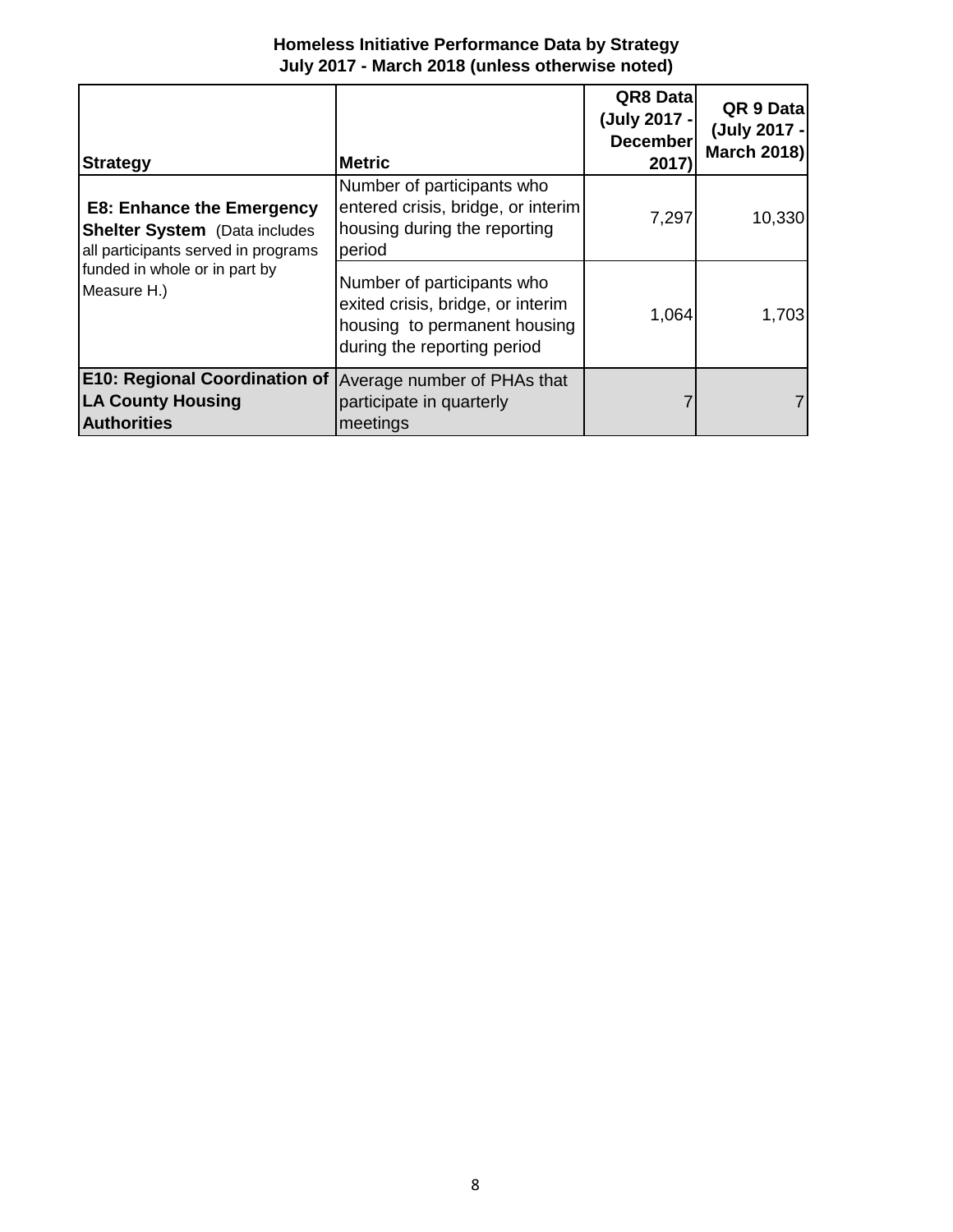|                                                                                                           |                                                                                           |        |                  |                  |                  |                  |                  |                  |                  |                         | <b>Multiple</b><br><b>SPA/No SPA</b> |
|-----------------------------------------------------------------------------------------------------------|-------------------------------------------------------------------------------------------|--------|------------------|------------------|------------------|------------------|------------------|------------------|------------------|-------------------------|--------------------------------------|
| <b>Strategy</b>                                                                                           | <b>Metric</b>                                                                             | Total* | SPA <sub>1</sub> | SPA <sub>2</sub> | SPA <sub>3</sub> | SPA <sub>4</sub> | SPA <sub>5</sub> | SPA <sub>6</sub> | SPA <sub>7</sub> | SPA <sub>8</sub>        | <b>Specified</b>                     |
| <b>B3: Partner with</b><br><b>Cities to Expand</b><br><b>Rapid Re-Housing</b>                             | Number of individuals<br>newly enrolled                                                   | 9,282  | 297              | 1,782            | 801              | 1,273            | 458              | 2,846            | 1,113            | 766                     |                                      |
|                                                                                                           | Number of individuals<br>currently enrolled                                               | 16,135 | 527              | 3,408            | 1,155            | 2,603            | 1,173            | 4,130            | 1,850            | 1,397                   |                                      |
|                                                                                                           | Number of B3<br>participants that<br>moved in to housing                                  | 1,750  | 134              | 250              | 182              | 418              | 97               | 251              | 158              | 260                     |                                      |
|                                                                                                           | Number of B3<br>participants that exited<br>to a permanent<br>housing destination         | 2,012  | 155              | 377              | 239              | 310              | 39               | 374              | 183              | 335                     |                                      |
|                                                                                                           | Number of B3<br>participants that exited<br>the program to any<br>destination             | 4,507  | 279              | 1,266            | 503              | 709              | 88               | 679              | 443              | 540                     |                                      |
| <b>B7: Interim/Bridge</b><br><b>Housing for Those</b>                                                     | Number of individuals<br>who have been<br>served with B7 funded<br>interim/bridge housing | 1437   | 33               | 71               | 60               | 371              | 45               | 552              | 281              | 24                      |                                      |
| <b>Exiting Institutions</b>                                                                               | Number of B7<br>participants who exit<br>to a permanent<br>housing destination            | 197    | $\overline{5}$   | $\overline{9}$   | 13               | 45               | 8 <sup>1</sup>   | 61               | 52               | $\overline{\mathbf{4}}$ |                                      |
| D7: Provide<br>Services and Rental Number of D7<br><b>Subsidies for</b><br>Permanent<br><b>Supportive</b> | participants linked to<br><b>Intensive Case</b><br><b>Management Services</b>             |        |                  |                  |                  |                  |                  |                  |                  |                         |                                      |
| <b>Housing</b>                                                                                            |                                                                                           | 2,195  | 158              | 354              | 144              | 900              | 327              | 156              | 3                | 153                     |                                      |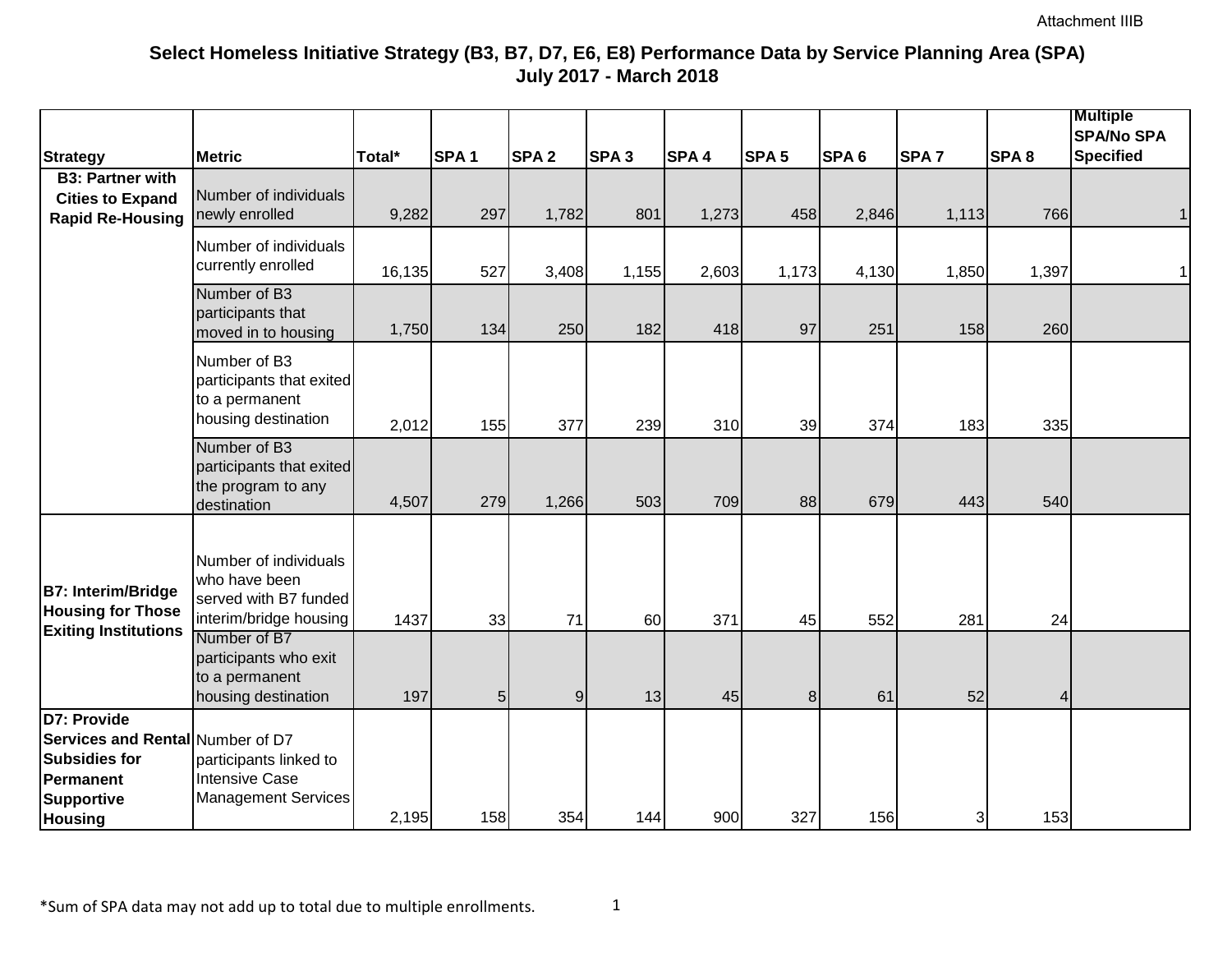|                                                        |                                                                                       |        |                  |                  |                  |                  |                  |                  |                |                  | <b>Multiple</b><br><b>SPA/No SPA</b> |
|--------------------------------------------------------|---------------------------------------------------------------------------------------|--------|------------------|------------------|------------------|------------------|------------------|------------------|----------------|------------------|--------------------------------------|
| <b>Strategy</b>                                        | <b>Metric</b>                                                                         | Total* | SPA <sub>1</sub> | SPA <sub>2</sub> | SPA <sub>3</sub> | SPA <sub>4</sub> | SPA <sub>5</sub> | SPA <sub>6</sub> | <b>SPA7</b>    | SPA <sub>8</sub> | <b>Specified</b>                     |
| D7: Provide<br><b>Services and Rental</b>              | Number of D7<br>participants receiving<br>federal rental<br>subsidies                 | 1108   | 38               | 210              | 7 <sup>1</sup>   | 524              | 191              | 93               | $\overline{2}$ | 43               |                                      |
| <b>Subsidies for</b><br><b>Permanent</b><br>Supportive | Number of D7<br>participants receiving<br>local rental subsidies                      | 808    | 107              | 135              | 131              | 292              | 73               | 29               | 1              | 40               |                                      |
| <b>Housing</b>                                         | Number of D7<br>participants placed in<br>housing                                     | 476    | 39               | 98               | 53               | 177              | 58               | 9 <sub>l</sub>   | $\overline{2}$ | 40               |                                      |
|                                                        | Number of<br>unduplicated<br>individuals initiated<br>contact (CES<br>Outreach Teams) | 2,447  | $\pmb{0}$        | 35               | 57               | 722              | 27               | 216              | 842            | 550              | $\overline{7}$                       |
|                                                        | Number of<br>unduplicated<br>individuals initiated<br>contact (LAHSA HET)             | 5,208  | N/A              | 277              | N/A              | 626              | 281              | 601              | N/A            | N/A              | 3,473                                |
| E6: Countywide<br>Outreach System                      | Number of<br>unduplicated<br>individuals initiated<br>contact (DHS MDTs)              | 5,483  | 163              | 623              | 244              | 1,250            | 490              | 1,064            | 530            | 1,136            |                                      |
|                                                        | Number of<br>unduplicated<br>individuals engaged<br>(CES Outreach<br>Teams)           | 1,742  | $\overline{0}$   | 22               | 38               | 502              | 21               | 41               | 614            | 505              | $\overline{7}$                       |
|                                                        | Number of<br>unduplicated<br>individuals engaged<br>(LAHSA HET)                       | 965    | N/A              | 210              | N/A              | 31               | 39               | 112              | N/A            | N/A              | 578                                  |

\*Sum of SPA data may not add up to total due to multiple enrollments. 2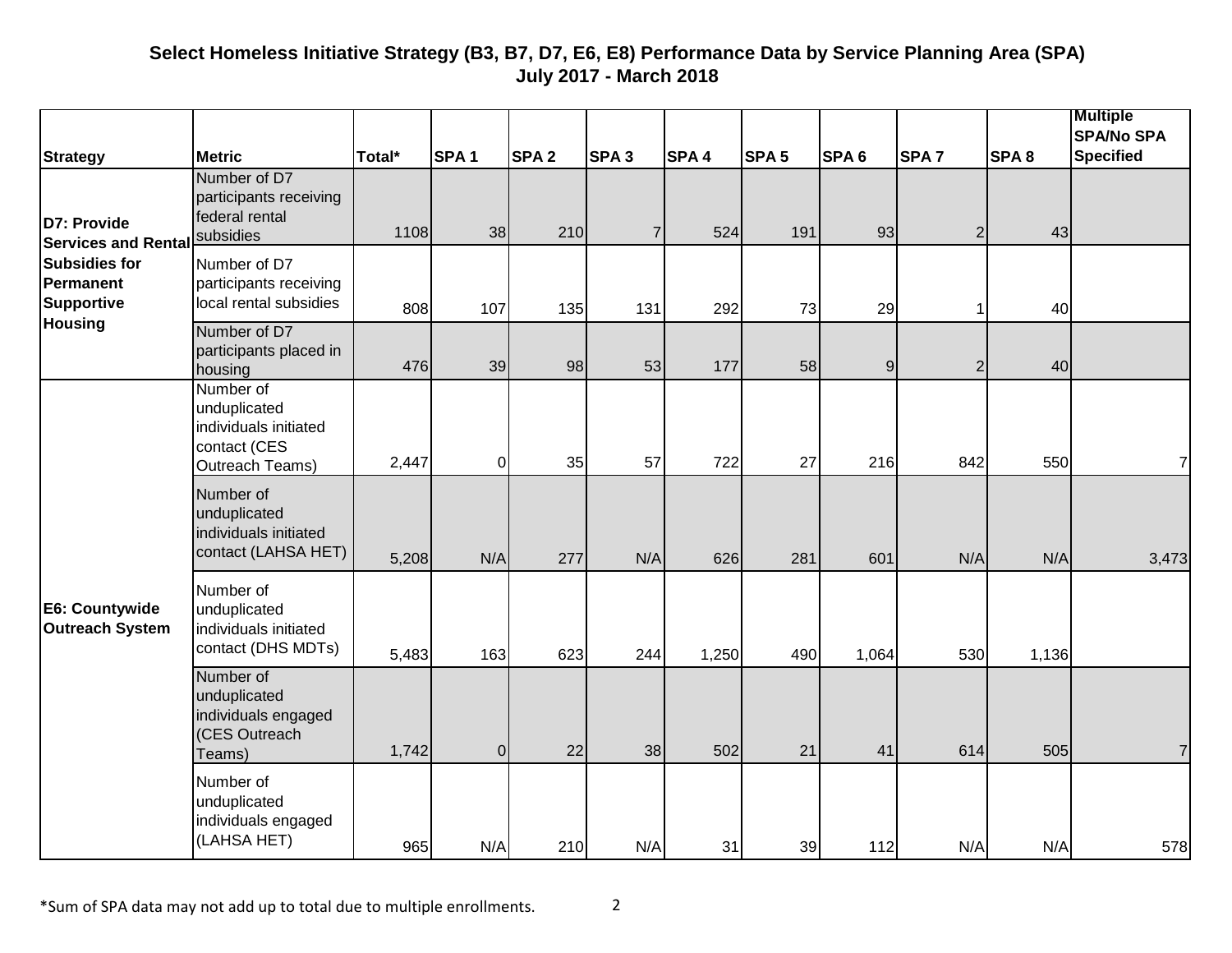|                                          |                                                                                                                                    |        |                  |                  |                  |                  |                  |                  |                  |                  | <b>Multiple</b><br><b>SPA/No SPA</b> |
|------------------------------------------|------------------------------------------------------------------------------------------------------------------------------------|--------|------------------|------------------|------------------|------------------|------------------|------------------|------------------|------------------|--------------------------------------|
| <b>Strategy</b>                          | <b>Metric</b>                                                                                                                      | Total* | SPA <sub>1</sub> | SPA <sub>2</sub> | SPA <sub>3</sub> | SPA <sub>4</sub> | SPA <sub>5</sub> | SPA <sub>6</sub> | SPA <sub>7</sub> | SPA <sub>8</sub> | <b>Specified</b>                     |
|                                          | Number of<br>unduplicated<br>individuals engaged<br>(DHS MDTs)                                                                     | 3,115  | 119              | 407              | 98               | 987              | 475              | 577              | 148              | 321              |                                      |
|                                          | Number of<br>unduplicated<br>individuals who<br>received services or<br>successfully attained<br>referrals (CES<br>Outreach Teams) | 879    | $\overline{0}$   | $\overline{0}$   | 31               | 172              | 1                | 40               | 414              | 222              | $\mathbf 1$                          |
| E6: Countywide<br><b>Outreach System</b> | Number of<br>unduplicated<br>individuals who<br>received services or<br>successfully attained<br>referrals (LAHSA<br>HET)          | 888    | N/A              | 165              | N/A              | 26               | 42               | 106              | N/A              | N/A              | 553                                  |
|                                          | Number of<br>unduplicated<br>individuals who<br>received services or<br>successfully attained<br>referrals (DHS MDTs)              | 3,675  | 130              | 478              | 192              | 806              | 329              | 839              | 414              | 498              |                                      |
|                                          | Number of<br>unduplicated<br>individuals who are<br>placed in crisis or<br>bridge housing (CES<br>Outreach Teams)                  | 110    | 0                | $\overline{0}$   | $\overline{9}$   | $6 \,$           | 3                |                  | 53               | 38               |                                      |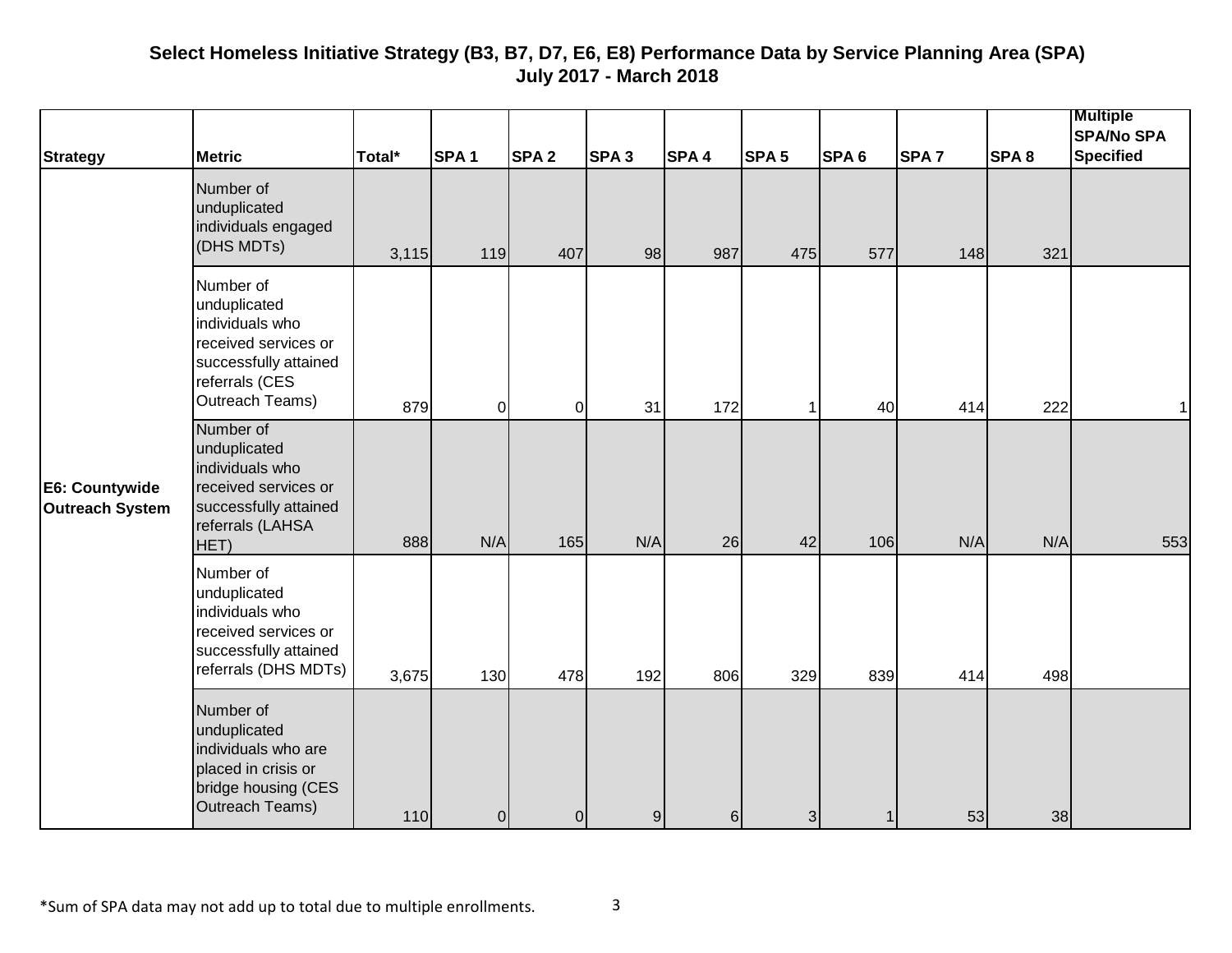|                                   |                                                                                                                          |        |                  |                  |                  |                  |                  |                  |                  |                  | <b>Multiple</b><br><b>SPA/No SPA</b> |
|-----------------------------------|--------------------------------------------------------------------------------------------------------------------------|--------|------------------|------------------|------------------|------------------|------------------|------------------|------------------|------------------|--------------------------------------|
| <b>Strategy</b>                   | <b>Metric</b>                                                                                                            | Total* | SPA <sub>1</sub> | SPA <sub>2</sub> | SPA <sub>3</sub> | SPA <sub>4</sub> | SPA <sub>5</sub> | SPA <sub>6</sub> | SPA <sub>7</sub> | SPA <sub>8</sub> | <b>Specified</b>                     |
|                                   | Number of<br>unduplicated<br>individuals who are<br>placed in crisis or<br>bridge housing<br>(LAHSA HET)                 | 181    | N/A              | 21               | N/A              | $\overline{2}$   | 14               | 38               | N/A              | N/A              | 106                                  |
|                                   | Number of<br>unduplicated<br>individuals who are<br>placed in crisis or<br>bridge housing (DHS<br>MDTs)                  | 197    | 8 <sup>1</sup>   | $111$            | 12               | 30               | 3                | 13               | 4                | 17               |                                      |
| E6: Countywide<br>Outreach System | Number of<br>unduplicated<br>individuals who are<br>linked to a permanent<br>housing resource<br>(CES Outreach<br>Teams) | 138    | $\overline{O}$   | $\overline{0}$   | 10               | 5 <sub>l</sub>   | $\pmb{0}$        |                  | 26               | 96               |                                      |
|                                   | Number of<br>unduplicated<br>individuals who are<br>linked to a permanent<br>housing resource<br>(LAHSA HET)             | 54     | N/A              | 15               | N/A              | 0                | 4                | 4                | N/A              | N/A              | 31                                   |
|                                   | Number of<br>unduplicated<br>individuals who are<br>linked to a permanent<br>housing resource<br>(DHS MDTs)              | 101    | 8 <sup>1</sup>   | 34               | 14               | 20               | $\mathbf 2$      | 3                |                  | 16               |                                      |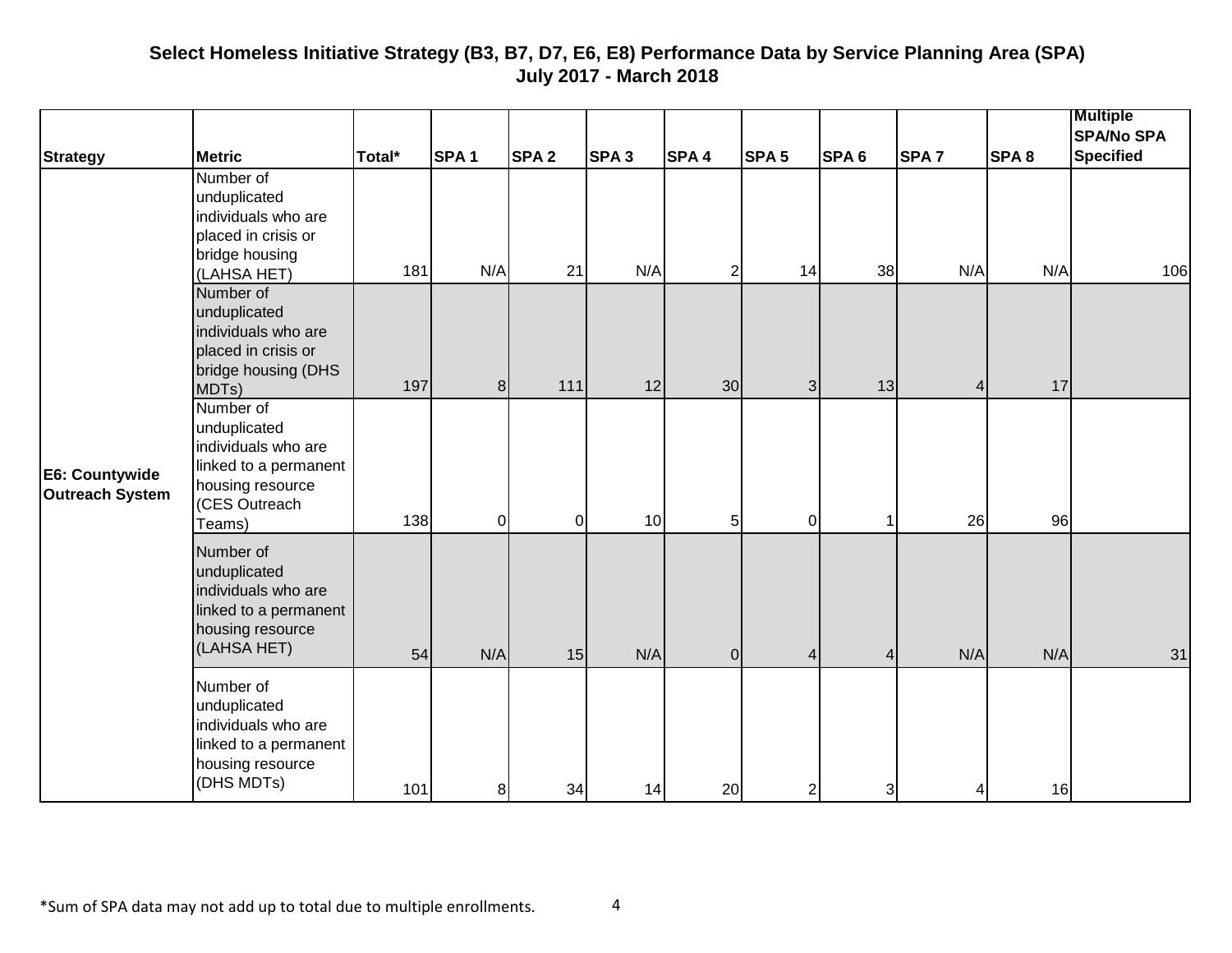| <b>Strategy</b>                                                     | <b>Metric</b>                                                                                                   | Total* | SPA <sub>1</sub> | SPA <sub>2</sub> | SPA <sub>3</sub> | SPA <sub>4</sub> | SPA <sub>5</sub> | SPA <sub>6</sub> | SPA <sub>7</sub> | SPA <sub>8</sub> | <b>Multiple</b><br><b>SPA/No SPA</b><br><b>Specified</b> |
|---------------------------------------------------------------------|-----------------------------------------------------------------------------------------------------------------|--------|------------------|------------------|------------------|------------------|------------------|------------------|------------------|------------------|----------------------------------------------------------|
|                                                                     | Number of<br>unduplicated<br>individuals who are<br>placed in permanent<br>housing (CES<br>Outreach Teams)      | 51     | 0                | $\overline{2}$   | $\mathbf{1}$     | 14               | 5                | 6 <sup>1</sup>   | 14               | $\overline{9}$   |                                                          |
| E6: Countywide<br><b>Outreach System</b>                            | Number of<br>unduplicated<br>individuals who are<br>placed in permanent<br>housing (LAHSA<br>HET)               | 35     | N/A              | 8                | N/A              | $\mathbf 0$      | $\overline{2}$   | 5 <sub>l</sub>   | N/A              | N/A              | 20                                                       |
|                                                                     | Number of<br>unduplicated<br>individuals who are<br>placed in permanent<br>housing (DHS MDTs)                   | 51     | 1                | 21               | $\overline{7}$   | $\overline{2}$   | 5                | 3 <sup>l</sup>   | $\overline{0}$   | 12               |                                                          |
| <b>E8: Enhance the</b><br><b>Emergency Shelter</b><br><b>System</b> | Number of individuals<br>who entered E8<br>interim/crisis/bridge<br>housing programs in<br>the reporting period | 10,330 | 643              | 1,039            | 432              | 4,102            | 433              | 2,061            | 646              | 682              | 309                                                      |
|                                                                     | Number of individuals<br>who have been<br>served by E8 funded<br>interim/crisis/bridge<br>housing beds          | 12,597 | 685              | 1,546            | 542              | 5,257            | 551              | 2,517            | 794              | 806              | 318                                                      |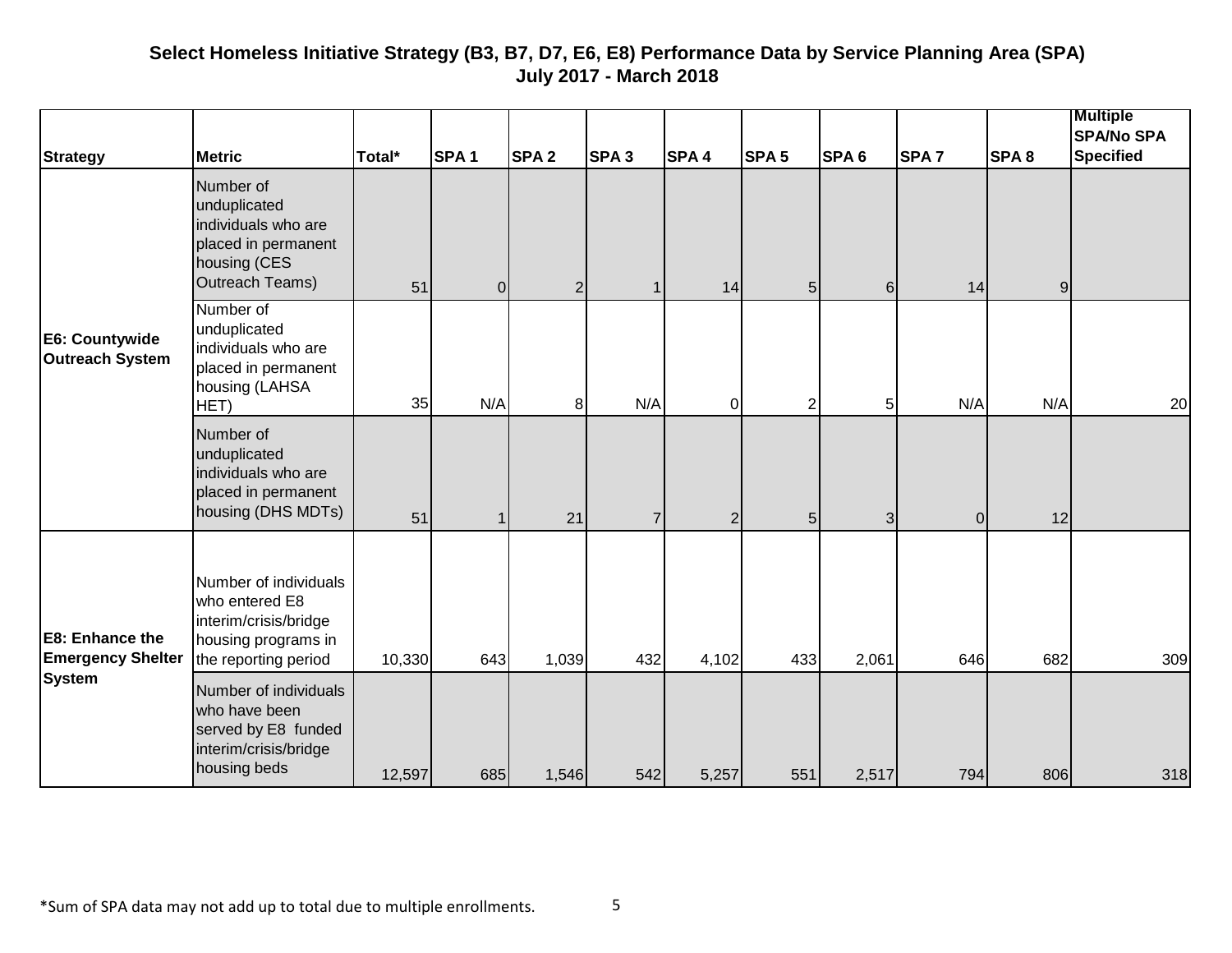| <b>Strategy</b>                                                     | <b>Metric</b>                                                                                                    | Total* | <b>SPA1</b> | <b>SPA2</b> | <b>SPA3</b> | <b>SPA4</b> | <b>ISPA 5</b> | <b>ISPA 6</b> | <b>SPA7</b> | <b>SPA8</b> | <b>Multiple</b><br><b>SPA/No SPA</b><br>Specified |
|---------------------------------------------------------------------|------------------------------------------------------------------------------------------------------------------|--------|-------------|-------------|-------------|-------------|---------------|---------------|-------------|-------------|---------------------------------------------------|
| <b>E8: Enhance the</b><br><b>Emergency Shelter</b><br><b>System</b> | Number of E8<br>participants that exited<br>to permanent housing<br>for all exits during the<br>reporting period | 1,703  | 68          | 238         | 160         | 553         | 127           | 186           | 135         | 228         | 8                                                 |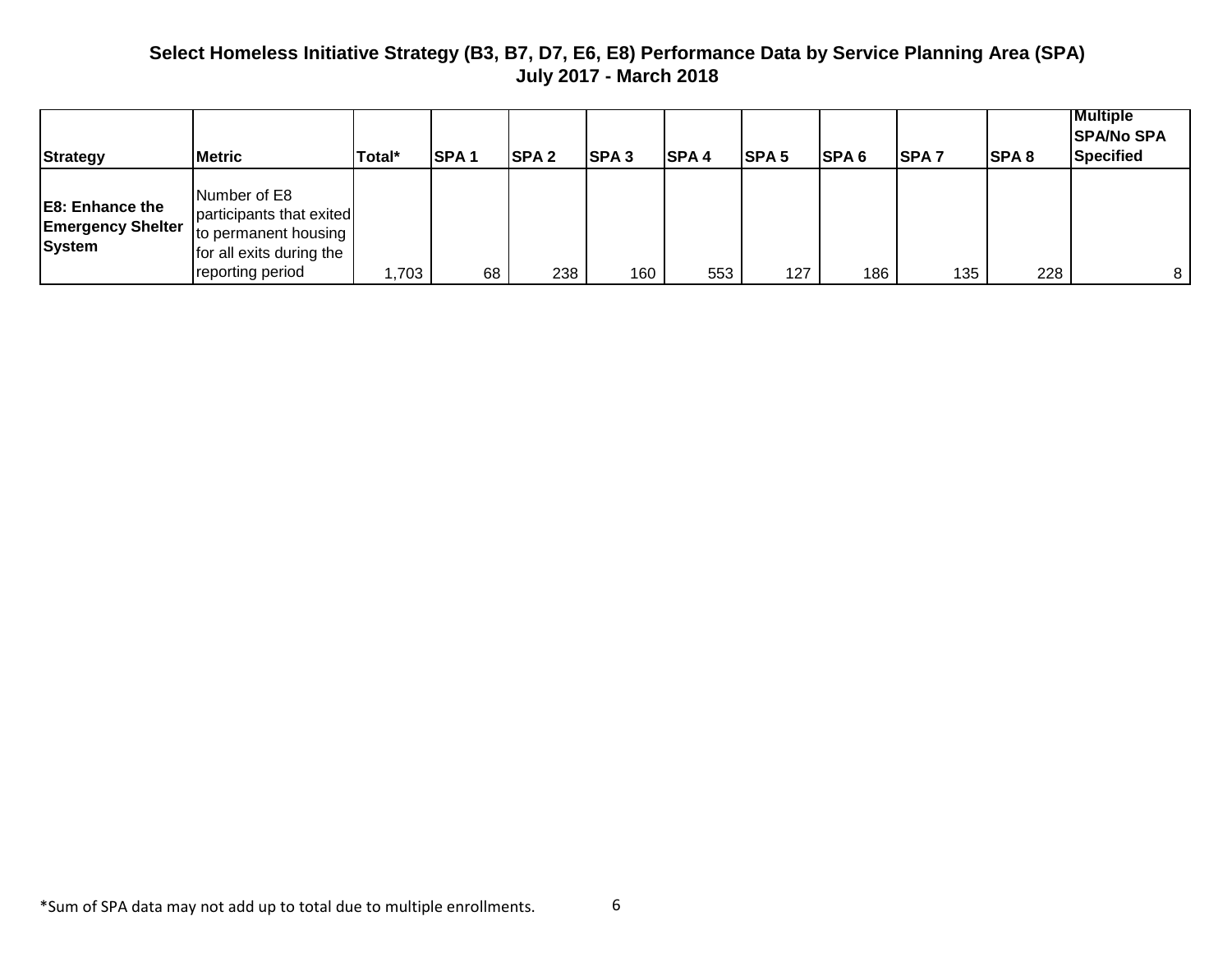#### **Demographic Enrollment/Service Data for Select Homeless Initiative Strategies for July 2017 to March 2018**

|                                       | ັ<br>. <i>.</i>                               |                             |        |                | <b>B7: Interim Housing for</b>   |              | D7: Permanent             | E8: Emergency |                  |
|---------------------------------------|-----------------------------------------------|-----------------------------|--------|----------------|----------------------------------|--------------|---------------------------|---------------|------------------|
|                                       |                                               | <b>B3: Rapid Re-Housing</b> |        |                | <b>Those Exiting Instituions</b> |              | <b>Supportive Housing</b> |               | <b>Shelter</b>   |
|                                       |                                               |                             |        | Number         |                                  | Number       |                           | Number        |                  |
| Demographic Category                  |                                               | Number Newly Number         |        | Newly          |                                  | <b>Newly</b> | Number<br>Served          | <b>Newly</b>  | Number<br>Served |
|                                       |                                               | Enrolled                    | Served | Enrolled       | Number Served                    | Enrolled     |                           | Enrolled      |                  |
| <b>Total individuals</b>              |                                               | 9,282                       | 16,686 | 1,408          | 1,437                            | 2,195        | 2,195                     | 10,330        | 10,878           |
|                                       | Under 18 (unaccompanied)                      |                             |        |                |                                  |              |                           | 27            | 27               |
|                                       | Under 18 (in a family)                        | 4,028                       | 6,795  |                |                                  |              |                           | 2,169         | 2,169            |
|                                       | 18-24                                         | 1,016                       | 1,821  | 116            | 117                              | 80           | 80                        | 974           | 983              |
| Age                                   | 25-54                                         | 3,597                       | 6,723  | 919            | 938                              | 1,125        | 1,125                     | 5,170         | 5,456            |
|                                       | 55-61                                         | 385                         | 808    | 244            | 247                              | 556          | 556                       | 1,186         | 1,340            |
|                                       | 62 & older                                    | 239                         | 510    | 126            | 132                              | 429          | 429                       | 794           | 893              |
|                                       | Unknown                                       | 17                          | 29     | $\overline{2}$ |                                  |              |                           | 10            | 10               |
|                                       | Hispanic/Latino                               | 3,337                       | 6,066  | 477            | 488                              | 611          | 611                       | 2,968         | 3,120            |
| <b>Ethnicity</b>                      | Not Hispanic/Latino                           | 5,524                       | 9,946  | 876            | 894                              | 1,530        | 1,530                     | 7,109         | 7,493            |
|                                       | Unknown                                       | 421                         | 674    | 55             | 55                               | 54           | 54                        | 253           | 265              |
|                                       | White                                         | 3,365                       | 6,060  | 524            | 540                              | 957          | 957                       | 3,537         | 3,760            |
|                                       | Black/African- American                       | 4,653                       | 8,106  | 531            | 537                              | 944          | 944                       | 5,528         | 5,774            |
|                                       | Asian                                         | 73                          | 147    | 29             | 30                               | 35           | 35                        | 114           | 125              |
| Race                                  | American Indian/Alaskan Native                | 92                          | 169    | 34             | 35                               | 41           | 41                        | 165           | 171              |
|                                       | Native Hawaiian/Other Pacific<br>Islander     | 53                          | 102    | 14             | 14                               | 15           | 15                        | 98            | 101              |
|                                       | Multi-Racial/Other                            | 222                         | 589    | 75             | 75                               | 118          | 118                       | 330           | 367              |
|                                       | Unknown                                       | 824                         | 1,513  | 201            | 206                              | 85           | 85                        | 558           | 580              |
|                                       | Female                                        | 5,317                       | 9,249  | 328            | 337                              | 780          | 780                       | 4,419         | 4,619            |
|                                       | Male                                          | 3,909                       | 7,203  | 1,057          | 1,077                            | 1,393        | 1,393                     | 5,800         | 6,142            |
| <b>Gender</b>                         | <b>Transgender Male to Female</b>             | 10                          | 23     | 17             | 17                               | 18           | 18                        | 60            | 66               |
|                                       | <b>Transgender Female to Male</b>             | 5                           | 15     | 5              | 5                                |              |                           |               | $\overline{7}$   |
|                                       | Other                                         | 4                           |        |                |                                  |              |                           |               | $\overline{7}$   |
|                                       | Unknown                                       | 37                          | 192    |                |                                  |              |                           | 37            | 37               |
|                                       | Individuals at risk of Homelessness           |                             |        |                |                                  |              |                           |               |                  |
| <b>Homeless Individuals</b>           |                                               | 9,282                       | 16,686 | 1,408          | 1,437                            | 2,195        | 2,195                     | 10,330        | 10,878           |
|                                       | <b>Chronically Homeless Individuals</b>       | 1,002                       | 2,248  | 992            | 997                              | 1,831        | 1,831                     | 1,840         | 2,301            |
| <b>Veterans</b>                       |                                               | 43                          | 107    | 64             | 75                               | 140          | 140                       | 431           | 452              |
|                                       | Individuals in Families with Minor Child(ren) | 6,687                       | 11,374 |                |                                  |              |                           | 3,757         | 3,757            |
| <b>Families with Minor Child(ren)</b> |                                               | 1,981                       | 3,341  |                |                                  | $\sqrt{2}$   | $\overline{2}$            | 1,096         | 1,096            |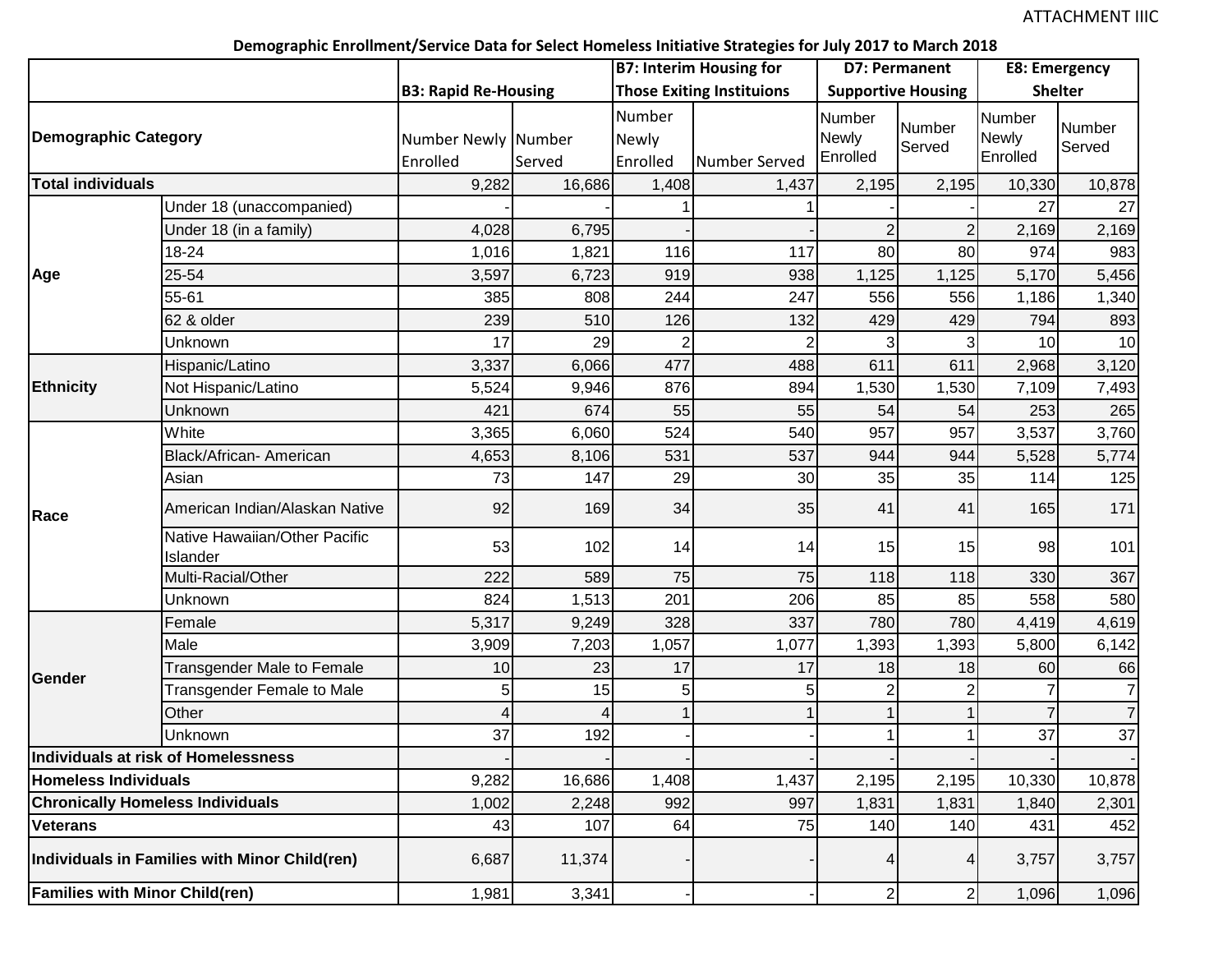|                                       |                                               | <b>E6: Countywide Outreach</b>  |        |  |  |  |
|---------------------------------------|-----------------------------------------------|---------------------------------|--------|--|--|--|
|                                       |                                               | <b>System</b>                   |        |  |  |  |
| <b>Demographic Category</b>           |                                               | Number Newly Number<br>Enrolled | Served |  |  |  |
| <b>Total individuals</b>              |                                               | 13,818                          | 20,305 |  |  |  |
|                                       | Under 18 (unaccompanied)                      | 49                              | 106    |  |  |  |
|                                       | Under 18 (in a family)                        | 41                              | 102    |  |  |  |
|                                       | 18-24                                         | 712                             | 1,031  |  |  |  |
| Age                                   | 25-54                                         | 7,468                           | 11,595 |  |  |  |
|                                       | 55-61                                         | 2,022                           | 3,021  |  |  |  |
|                                       | 62 & older                                    | 1,315                           | 1,940  |  |  |  |
|                                       | Unknown                                       | 2,211                           | 2,510  |  |  |  |
|                                       | Hispanic/Latino                               | 3,919                           | 6,033  |  |  |  |
| <b>Ethnicity</b>                      | Not Hispanic/Latino                           | 8,417                           | 12,093 |  |  |  |
|                                       | Unknown                                       | 1,482                           | 2,179  |  |  |  |
|                                       | White                                         | 6,313                           | 8,975  |  |  |  |
|                                       | Black/African- American                       | 4,588                           | 6,325  |  |  |  |
|                                       | Asian                                         | 139                             | 205    |  |  |  |
| Race                                  | American Indian/Alaskan Native                | 240                             | 318    |  |  |  |
|                                       | Native Hawaiian/Other Pacific<br>Islander     | 105                             | 165    |  |  |  |
|                                       | Multi-Racial/Other                            | 203                             | 301    |  |  |  |
|                                       | Unknown                                       | 2,230                           | 4,016  |  |  |  |
|                                       | Female                                        | 4,917                           | 7,036  |  |  |  |
|                                       | Male                                          | 8,351                           | 12,175 |  |  |  |
| Gender                                | <b>Transgender Male to Female</b>             | 88                              | 119    |  |  |  |
|                                       | <b>Transgender Female to Male</b>             | 18                              | 21     |  |  |  |
|                                       | Other                                         | 13                              | 14     |  |  |  |
|                                       | Unknown                                       | 431                             | 940    |  |  |  |
|                                       | Individuals at risk of Homelessness           |                                 |        |  |  |  |
| <b>Homeless Individuals</b>           |                                               | 13,818                          | 20,305 |  |  |  |
|                                       | <b>Chronically Homeless Individuals</b>       | 1,724                           | 2,334  |  |  |  |
| <b>Veterans</b>                       |                                               | 425                             | 641    |  |  |  |
|                                       | Individuals in Families with Minor Child(ren) | 71                              | 175    |  |  |  |
| <b>Families with Minor Child(ren)</b> |                                               | 20                              | 49     |  |  |  |

#### **Notes:**

• "Newly enrolled" refers to all participants enrolled during the reporting period (July 2017-March 2018)

• "Number served" refers to all participants served during the reporting period, some of whom were enrolled prior to the reporting period. If the strategy was implemented at the beginning of the reporting period (in July 2017), number served and enrolled are equal.

• Strategy E6: Outreach includes three types of outreach teams - Coordinated Entry System Teams, Department of Health Services' Multidisciplinary Teams (MDTs), and Los Angeles Homeless Services Authority (LAHSA) Homeless Engagement Teams (HETs). The data provided is deduplicated.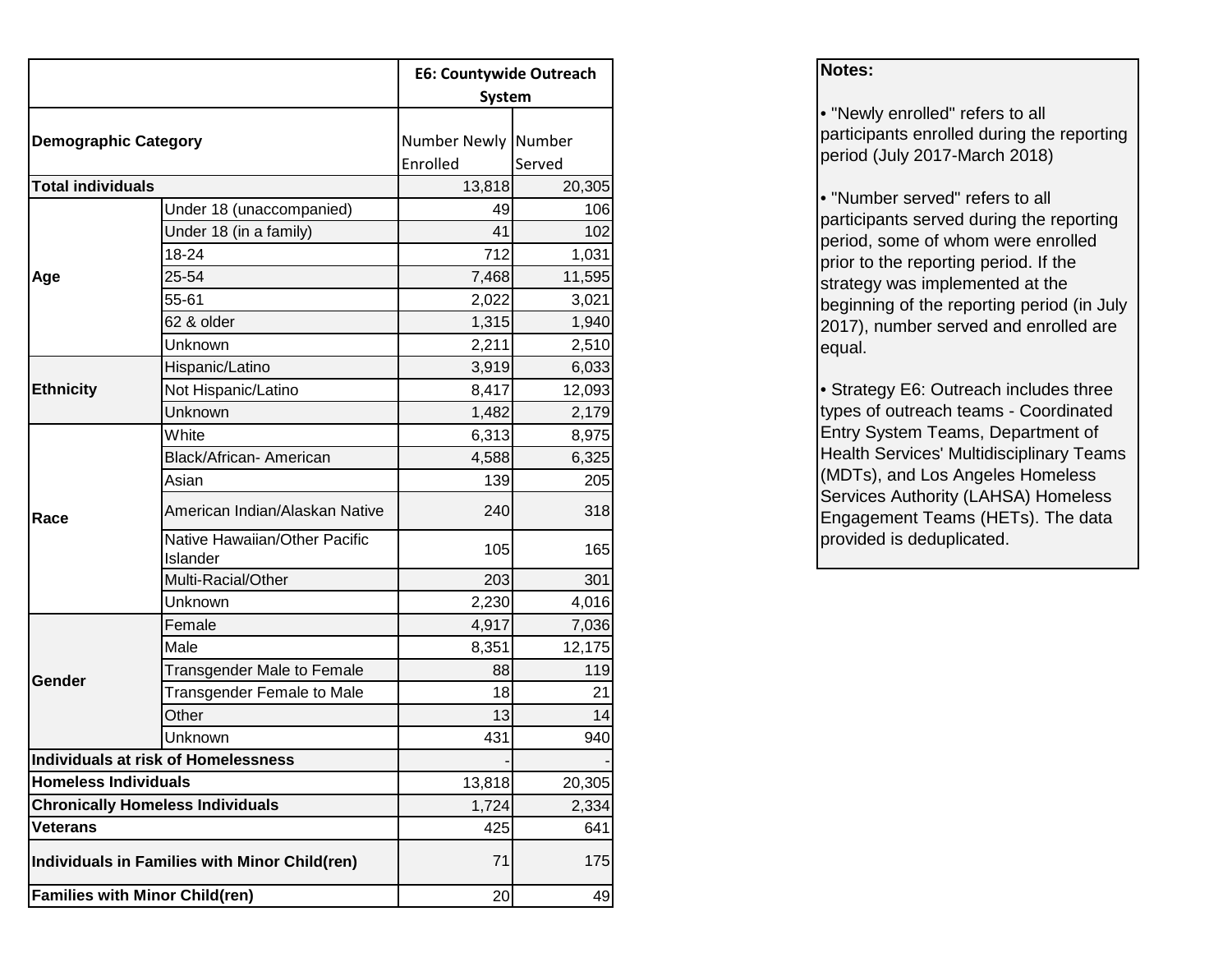#### **Demographic Enrollment/Service Data for Select Homeless Initiative Strategies July 2017 to March 2018**

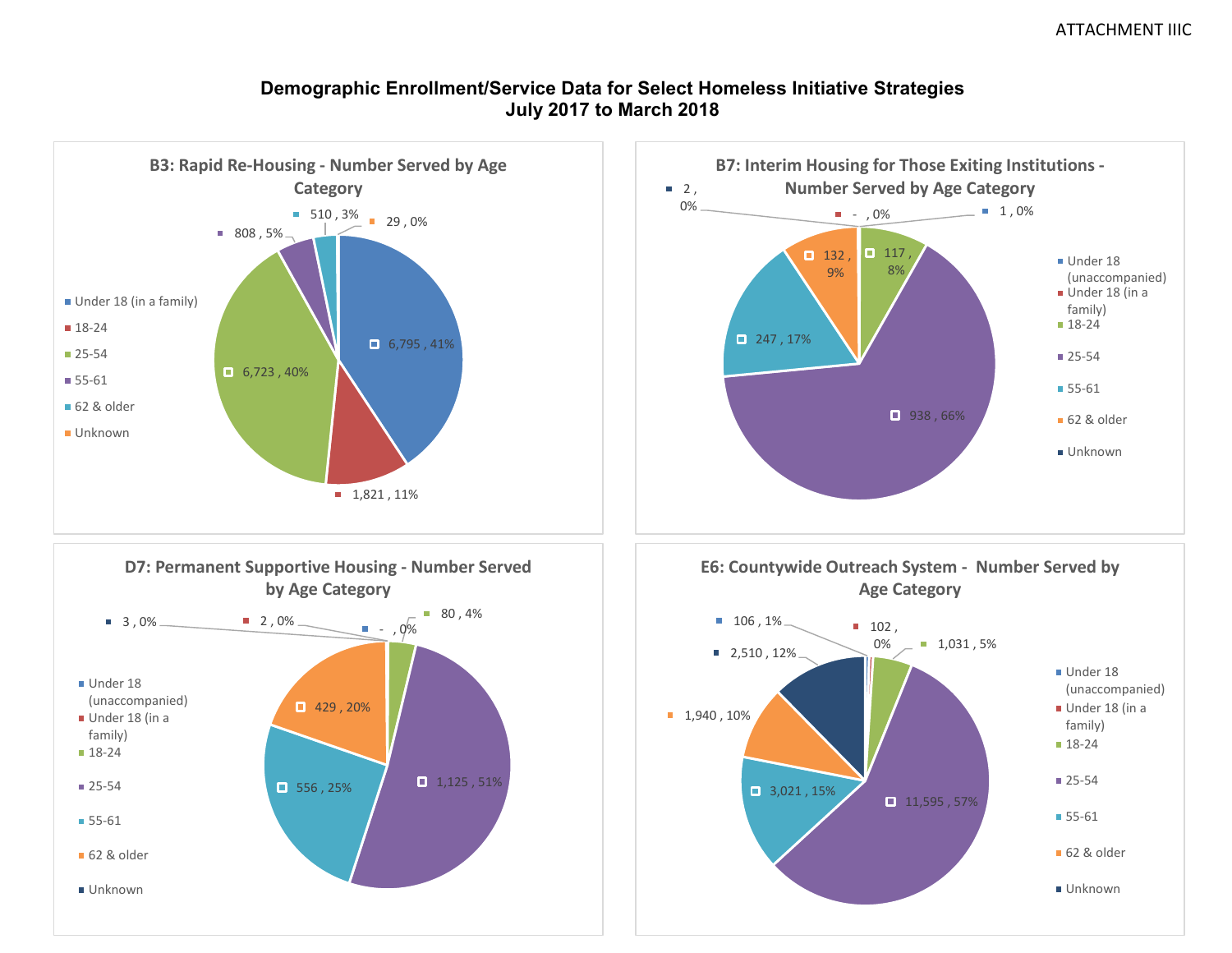

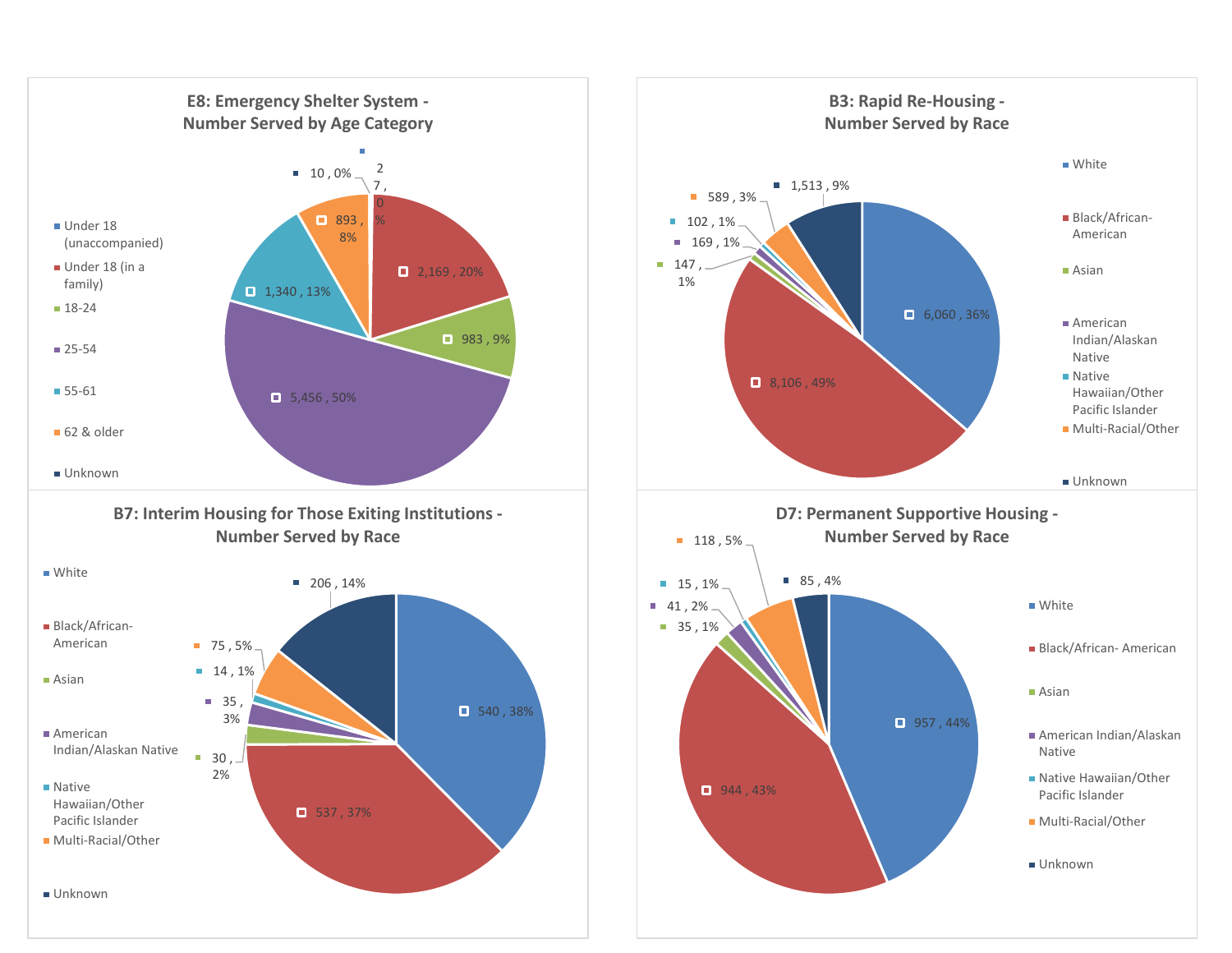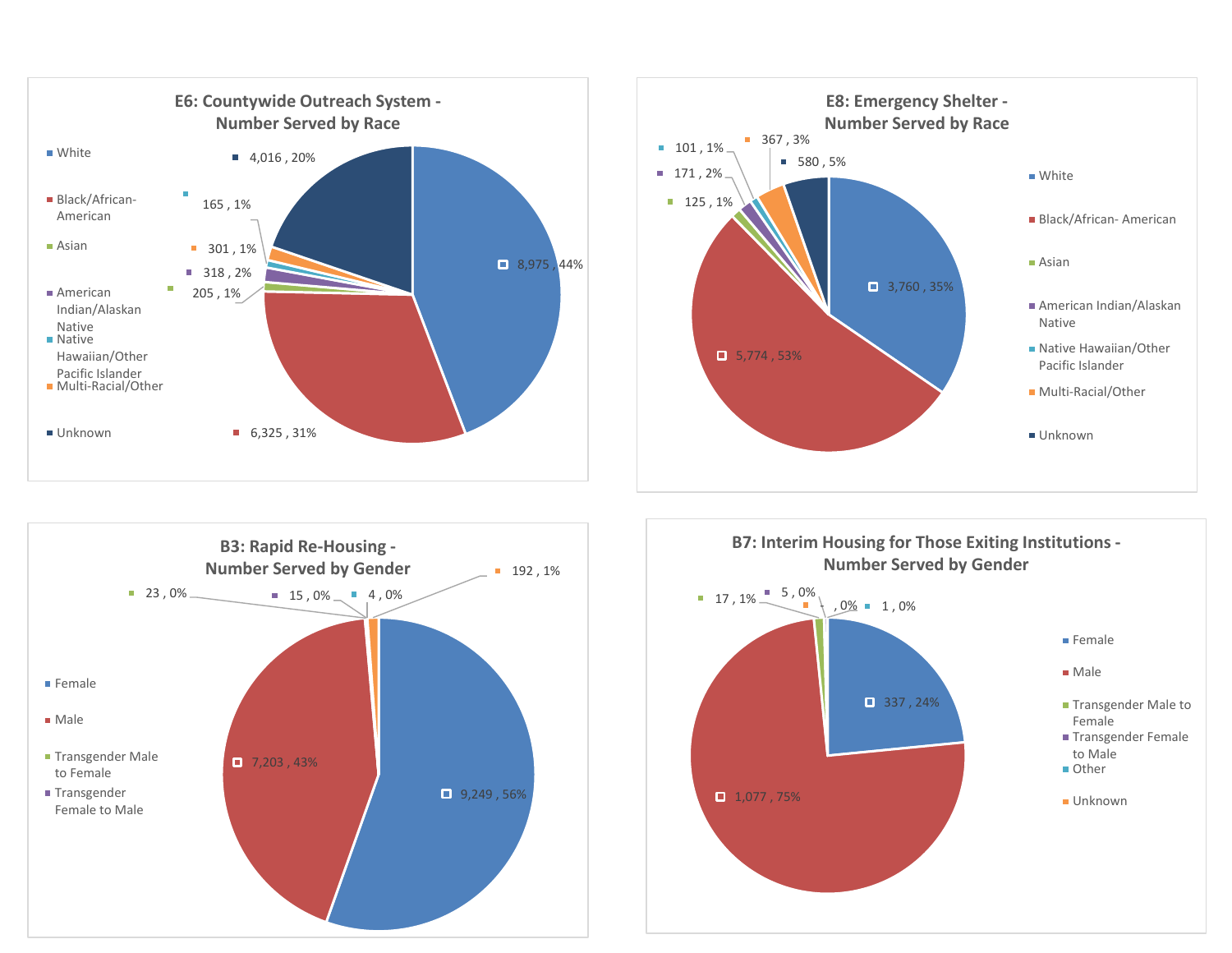